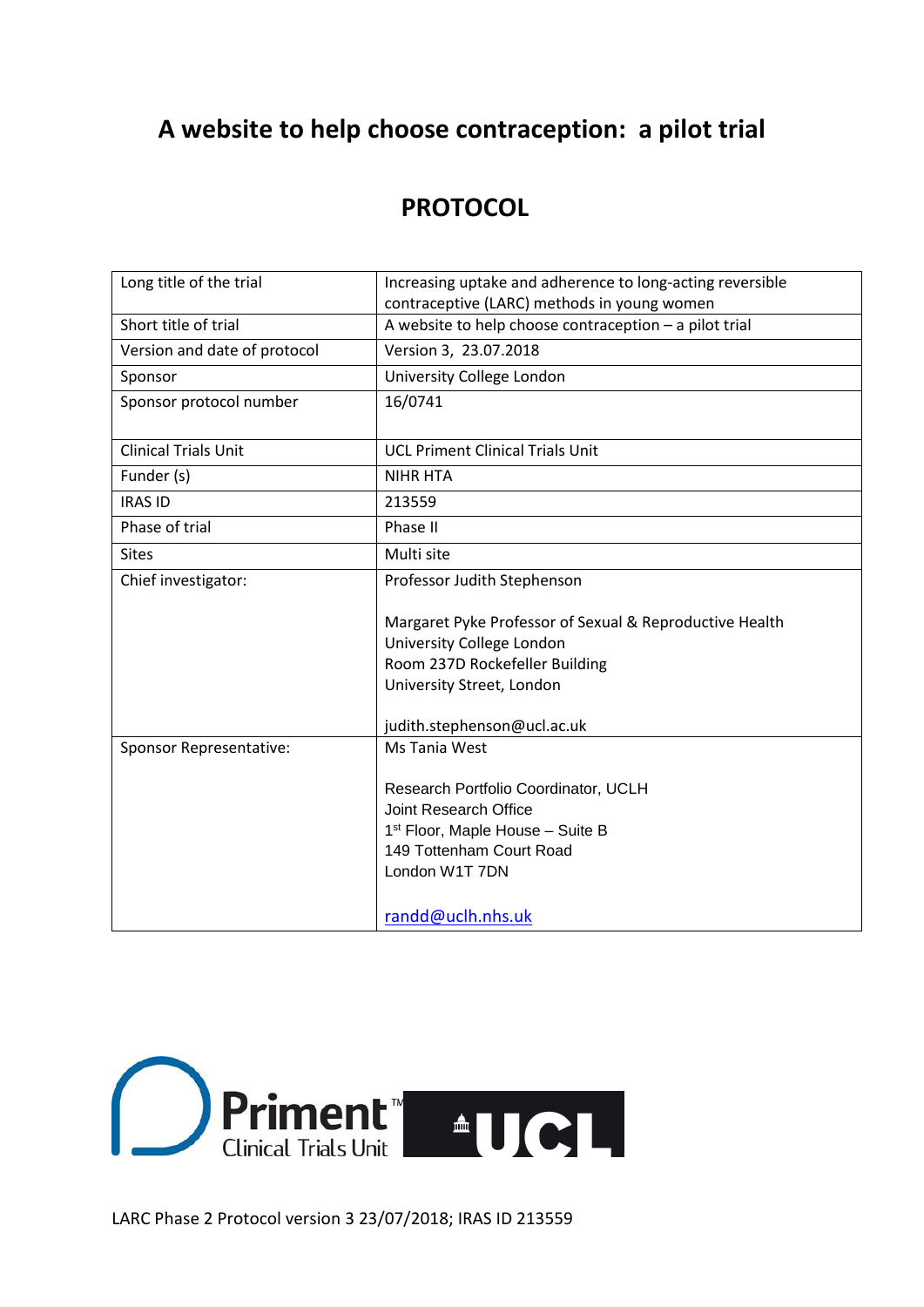#### <span id="page-1-0"></span>**1. SIGNATURES**

The undersigned confirm that the following protocol has been agreed and accepted and that the Chief Investigator agrees to conduct the trial in compliance with the approved protocol and will adhere to the principles of GCP, the Sponsor's SOPs, and other regulatory requirements as amended.

I agree to ensure that the confidential information contained in this document will not be used for any other purpose other than the evaluation or conduct of the clinical investigation without the prior written consent of the Sponsor.

I also confirm that I will make the findings of the study publicly available through publication or other dissemination tools without any unnecessary delay and that an honest accurate and transparent account of the study will be given; and that any discrepancies from the study as planned in this protocol will be explained.

**Chief Investigator:** Professor Judith Stephenson

**Sign:**

Jusith Sky

**Date: 21/12/2016**

**Sponsor Representative:** Ms Tania West, Research Portfolio Coordinator

Paintins

**Sign:**

**Date:** 21/12/2016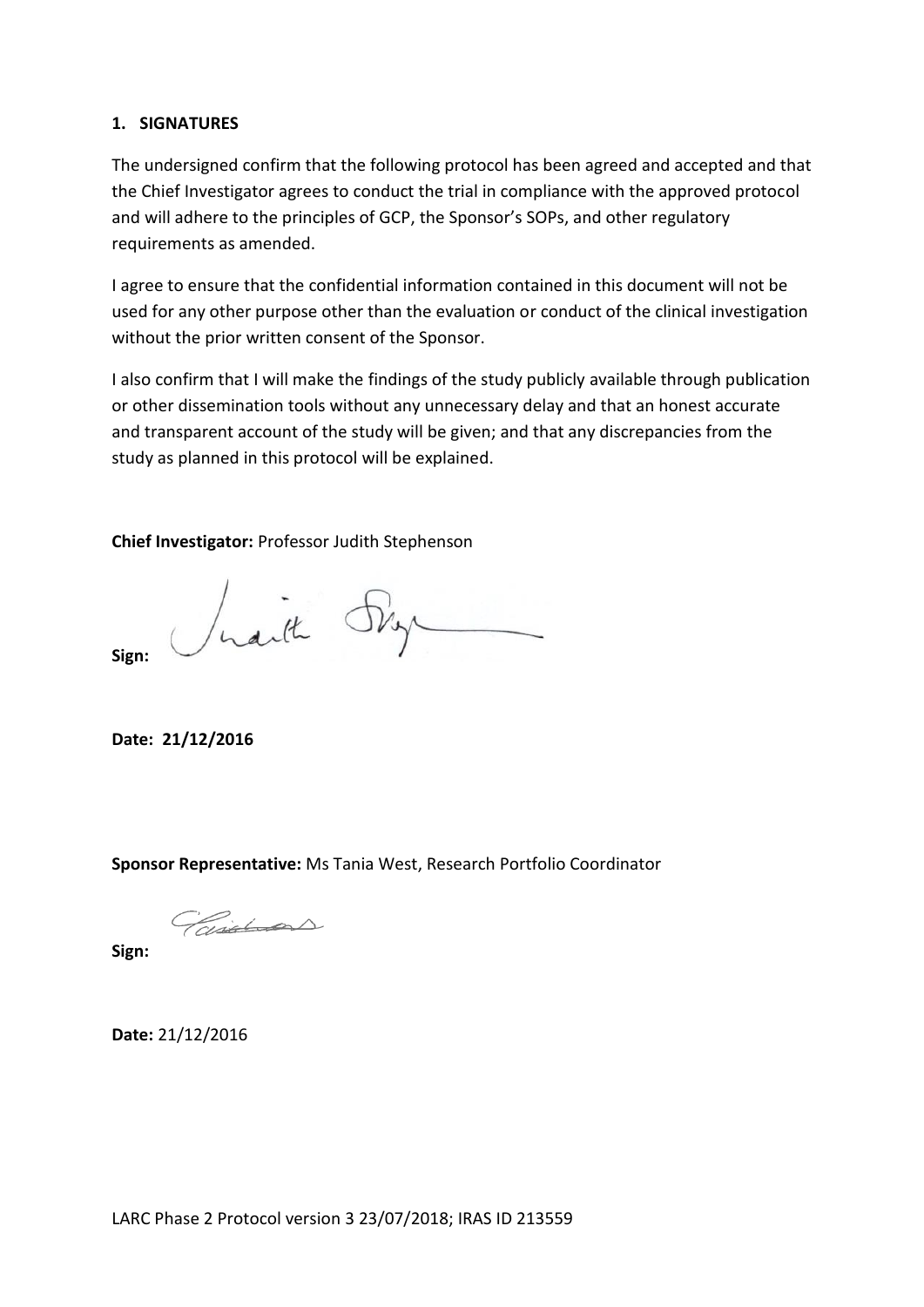# <span id="page-2-0"></span>**2. TRIAL PERSONNEL**

| Chief Investigator (CI):<br>Tel:            | Professor Judith Stephenson<br>Email: judith.stephenson@ucl.ac.uk<br>0207 679 0833                                                                                               |
|---------------------------------------------|----------------------------------------------------------------------------------------------------------------------------------------------------------------------------------|
| Sponsor's representative:<br>Email:<br>Tel: | Ms Tania West - UCL Joint Research Office<br>randd@uclh.nhs.uk<br>020 3447 5557                                                                                                  |
| Statistician:<br>Email:<br>Tel:             | Dr Andrew Copas - Reader in Medical Statistics, UCL<br>a.copas@ucl.ac.uk<br>0207 659 1680                                                                                        |
| Research Associate:                         | Ms Anasztazia Gubijev<br>a.gubijev@ucl.ac.uk<br>07463247590                                                                                                                      |
| <b>Research Coordinator:</b>                | Ms Vas James<br>v.james@ucl.ac.uk<br>07971294343                                                                                                                                 |
| Co-investigators:                           | Dr Hannat Akintomide, Specialty Doctor in SRH<br>h.akintomide@nhs.net                                                                                                            |
|                                             | Dr Julia Bailey, Clinical Senior Lecturer and Speciality Doctor<br>in Sexual Health, Research Department of Primary Care and<br>Population Health, UCL<br>julia.bailey@ucl.ac.uk |
|                                             | Professor Ann Blandford<br>Professor of Human-Computer Interaction, UCL<br>a.blandford@ucl.ac.uk                                                                                 |
|                                             | Professor Christopher Bonnell, Professor of Public Health<br>Sociology, London School of Hygiene and Tropical Medicine<br>Chris.Bonell@Ishtm.ac.uk                               |
|                                             | Dr Patricia Lohr, Medical Director of the British Pregnancy<br><b>Advisory Service</b><br>patricia.lohr@bpas.org                                                                 |
|                                             | Professor Sandy Oliver, Professor of Public Policy,<br>Childhood, Families and Health; Deputy Director, EPPI-<br>Centre<br>s.oliver@ioe.ac.uk                                    |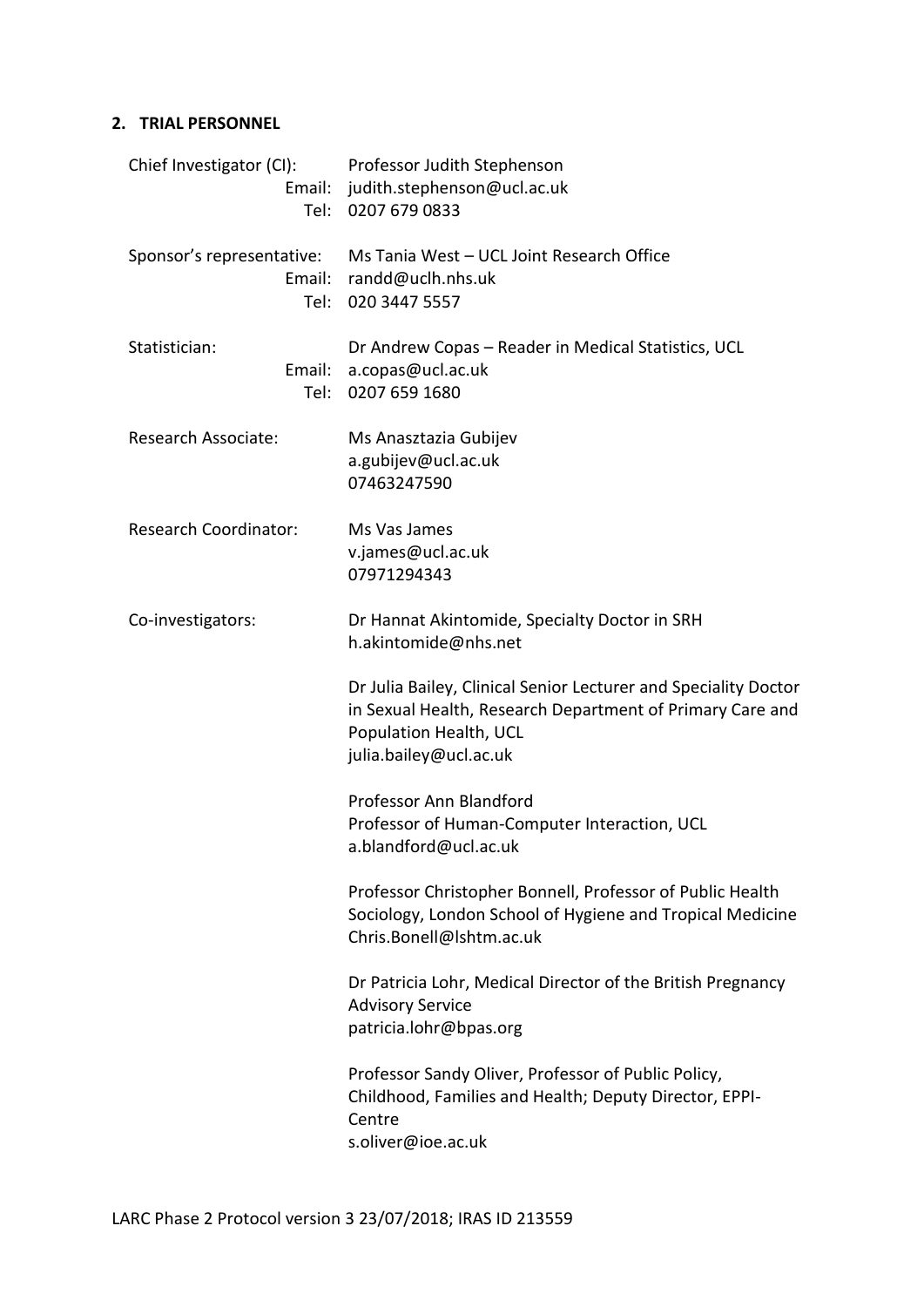Mr Jonathan Poon, Lead Pharmacist Green Light Pharmacy jonathan@greenlightpharmacy.com

Professor Jill Shawe, Professor of Maternal and Family Health, University of Surrey j.shawe@surrey.ac.uk

Ms Rachael Hunter, Principal Research Associate in Health Economics, Research Department of Primary Care and Population Health, UCL r.hunter@ucl.ac.uk

Dr Greta Rait, General Practitioner and Reader, Research Department of Primary Care and Population Health, UCL g.rait@ucl.ac.uk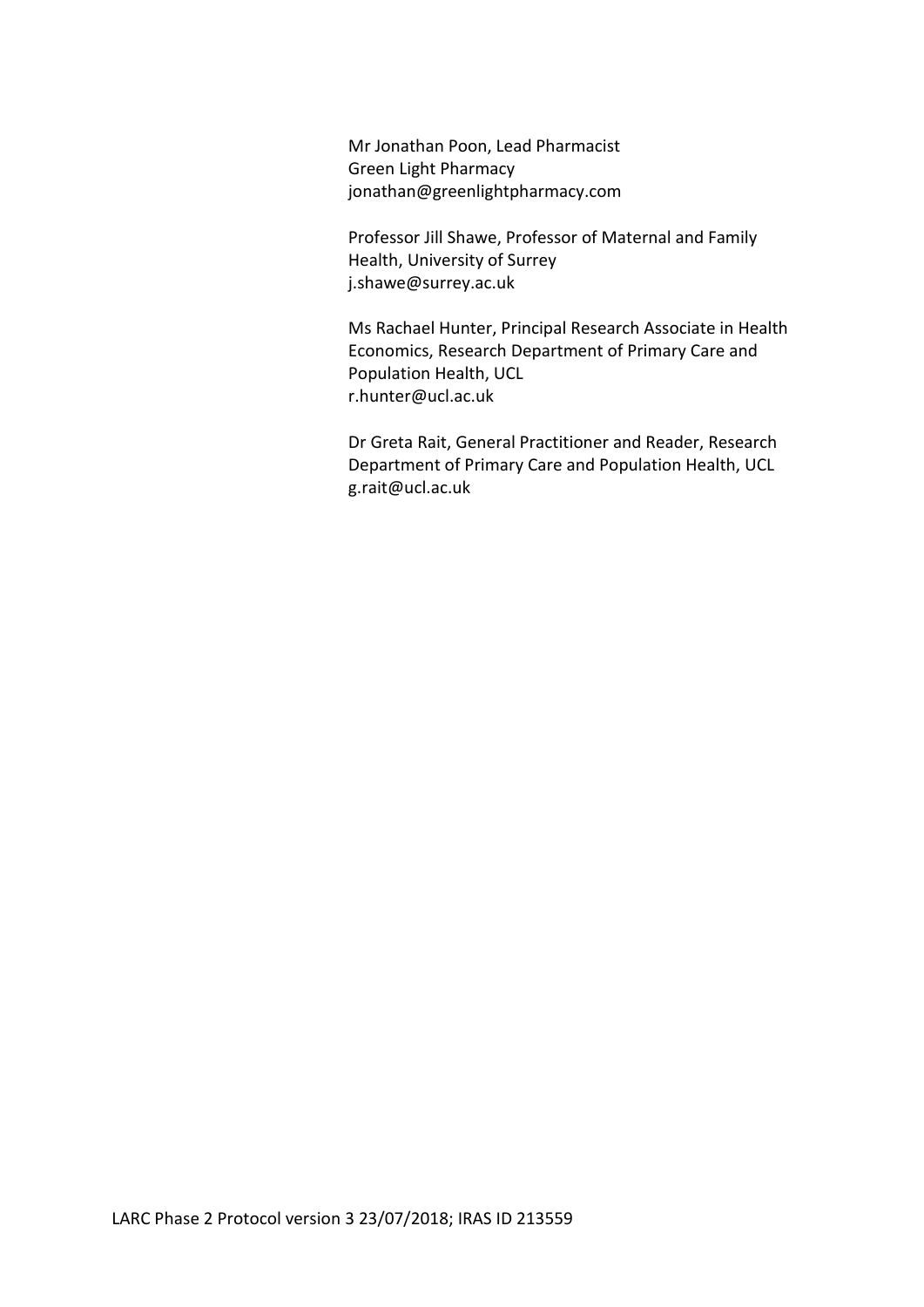# <span id="page-4-0"></span>3. TABLE OF CONTENTS

| 1.  |        |  |  |  |  |  |
|-----|--------|--|--|--|--|--|
| 2.  |        |  |  |  |  |  |
| 3.  |        |  |  |  |  |  |
| 4.  |        |  |  |  |  |  |
| 5.  |        |  |  |  |  |  |
| 6.  |        |  |  |  |  |  |
| 7.  |        |  |  |  |  |  |
| 8.  |        |  |  |  |  |  |
| 9.  |        |  |  |  |  |  |
| 10. |        |  |  |  |  |  |
|     | 10.1.  |  |  |  |  |  |
|     | 10.2.  |  |  |  |  |  |
|     | 10.3.  |  |  |  |  |  |
|     | 10.4.  |  |  |  |  |  |
|     | 10.5.  |  |  |  |  |  |
|     | 10.6.  |  |  |  |  |  |
|     | 10.7.  |  |  |  |  |  |
|     | 10.8.  |  |  |  |  |  |
|     | 10.9.  |  |  |  |  |  |
|     | 10.10. |  |  |  |  |  |
|     | 10.11. |  |  |  |  |  |
|     | 10.12. |  |  |  |  |  |
|     | 10.13. |  |  |  |  |  |
|     | 10.14. |  |  |  |  |  |
| 11. |        |  |  |  |  |  |
| 12. |        |  |  |  |  |  |
| 13. |        |  |  |  |  |  |
| 14. |        |  |  |  |  |  |
| 15. |        |  |  |  |  |  |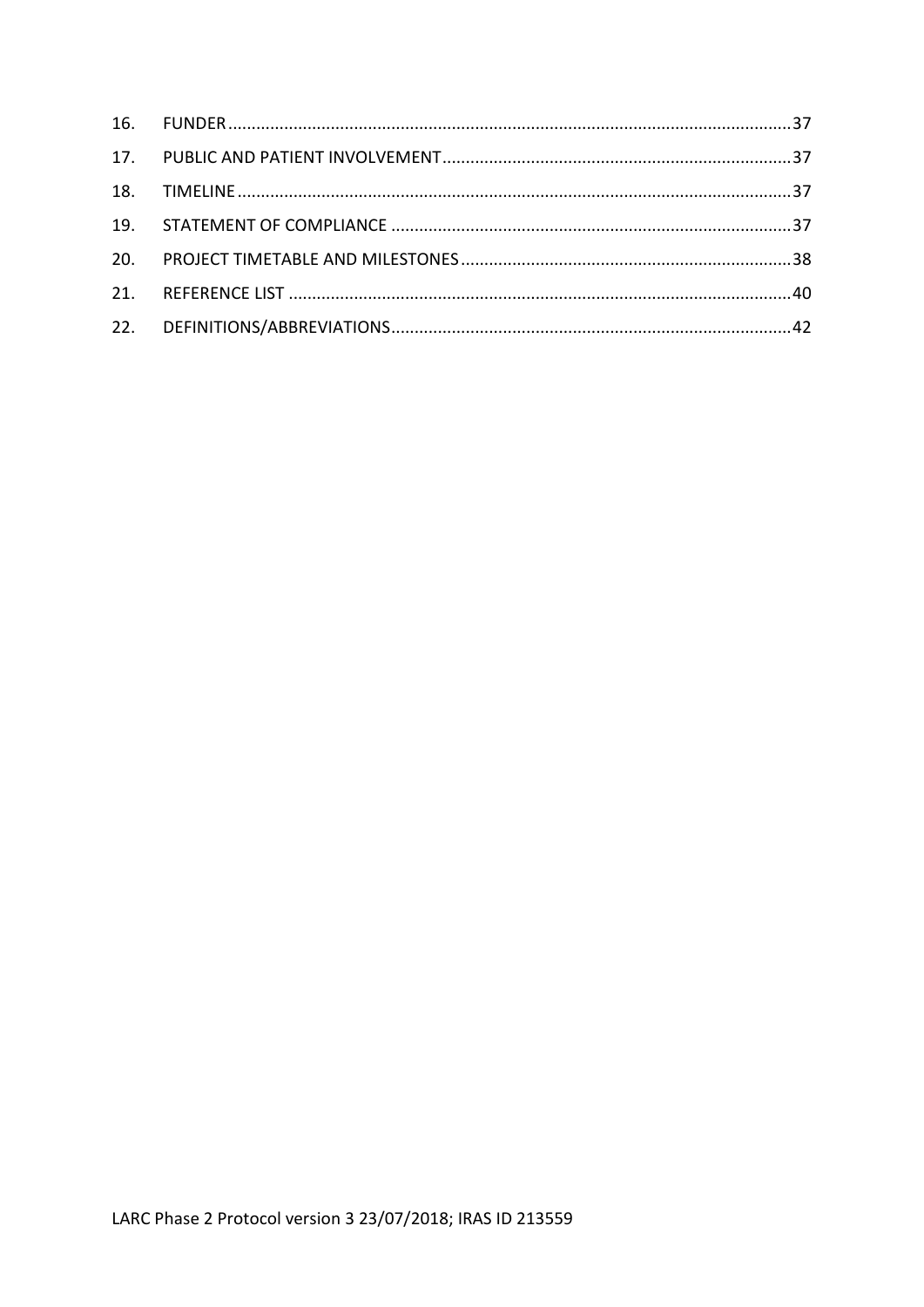# <span id="page-6-0"></span>**4. SUMMARY**

Reducing unintended pregnancy is a national and global priority, and improving women's choice of contraception is a vital step. There are many myths, misunderstandings and concerns about contraception, and increasingly women turn to online resources for information on healthcare.

The aim of the study is to develop and test the feasibility of an online trial of a website to increase the acceptability, uptake and adherence to long-acting reversible contraceptive (LARC) methods in young women. LARC methods include the intrauterine device (IUD), intrauterine system (IUS), subdermal implant (SDI) and depo injection.

In Phase 1 of this study (completed) we developed a self-guided website that presents recommended contraceptive options in response to women's preferences. The website will be presented on a touch-screen tablet computer in clinic waiting areas or pharmacy consulting areas.

# **In Phase 2 (this study), we will assess feasibility of an online trial of the contraception choice website in five sites:**

An NHS sexual health service (Margaret Pyke Centre, MPC)

A local general practice

A maternity service (Ashford & St Peter's Hospitals NHS Foundation Trust)

A community pharmacy (Greenlight)

An abortion service (bpas)

**Phase Two** will take 15 months including:

- Conducting a randomised pilot trial across the five settings
- Conducting a qualitative process evaluation of the website, of NHS implementation issues and of research procedures
- Analysis, reporting and dissemination of study findings
- Preparation of outputs, including a protocol for a definitive RCT to increase uptake and adherence of LARC that is informed by both quantitative and qualitative findings In each setting we will recruit 80 women aged 15-30 years (40 randomised to intervention and 40 to control) and follow them up by online questionnaire at 3 and 6 months (or 2 months after delivery for post-partum women).
- *Funder-approved amendment to recruitment*. In addition to the above, we will recruit 530 more women from one site only, the Margaret Pyke Centre, via their Central (telephone) Booking System. Women requesting an appointment for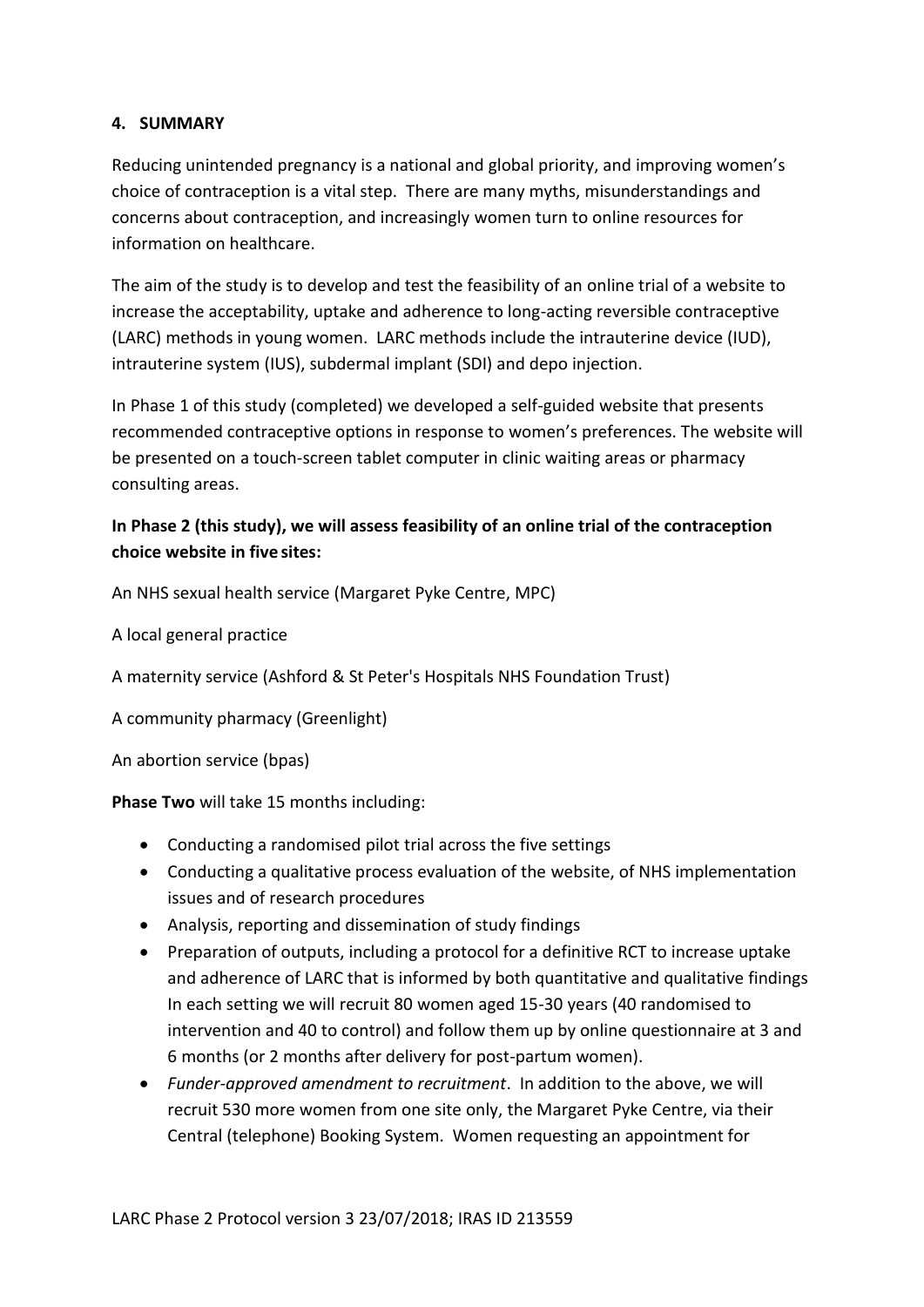contraception will be invited to go online and enter the trial before they attend their appointment.

#### **Data collection:**

All quantitative data will be collected online. Using methodology we developed and implemented for a the Men's Safer Sex pilot trial, eligibility will be checked with a few screening questions, then eligible women will be asked for informed consent, demographic information, baseline sexual health outcomes, an email address, mobile phone number and postal address. A computer algorithm will automatically assign participants randomly to intervention or control group. All participants will be offered vouchers (by email) worth £20 on completion of follow-up at 6 months.

*Funder-approved Amendment to outcomes measures*: (this effectively converts the previously secondary outcomes related to contraception into primary outcomes)

The main outcome measures are

- LARC method in use at 6 months
- Satisfaction with any chosen method of contraception at 6 months

#### Secondary Quantitative Outcomes

- Follow-up rate at 6 months
- Recruitment rate;
- **Effectiveness of contraceptive method in use at 6 months**
- Pregnancy by 6 months
- Sexually transmitted infection diagnosis by 6 months
- Health service and out-of-pocket costs for contraception and other sexual health services

We will assess the feasibility of collecting the relevant **cost and outcomes** for the website and contraceptive methods provision in each setting including costs to third sector organisations and any out of pocket costs to patients. We will also calculate the cost of the development of the website and number of potential future users to estimate the cost per patient of the website.

#### **Qualitative Outcomes** include

- women's views and experience of the intervention and trial procedures, specifically including socially disadvantaged young people
- provider views about trial procedures, the role of a web-based intervention for contraception, and implications for clinical services .

#### **Assessment of trial feasibility:**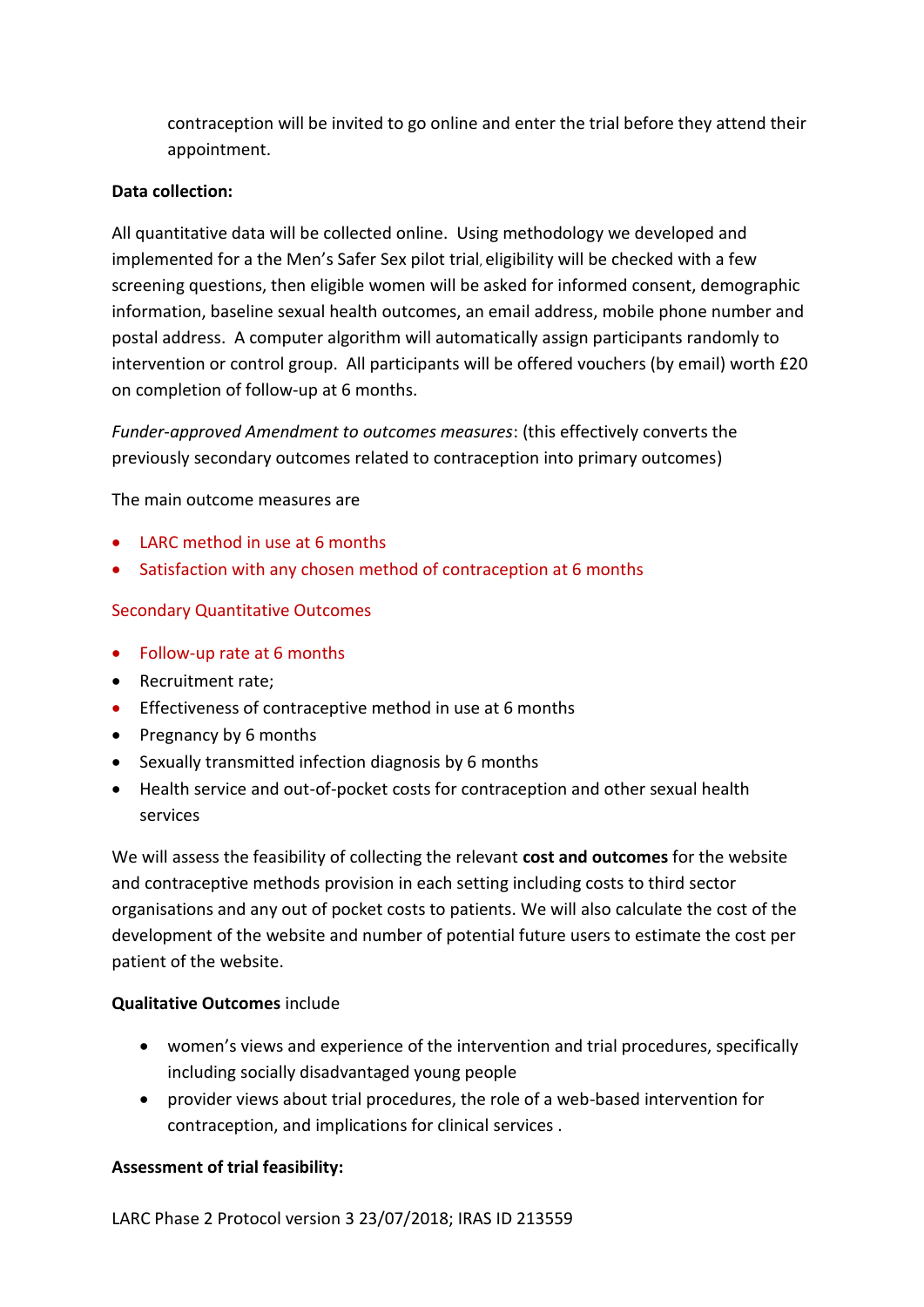Feasibility will be assessed and reported in terms of intervention acceptability and key process measures for a definitive RCT including: recruitment and follow-up rates and qualitative assessment of contextual factors, including comparative ease of implementation in different settings. Particular attention will be paid to aspects of feasibility relating to implementation in routine NHS practice and other clinical settings of a website for contraception choice that can be accessed by tablet computer and/or mobile phone.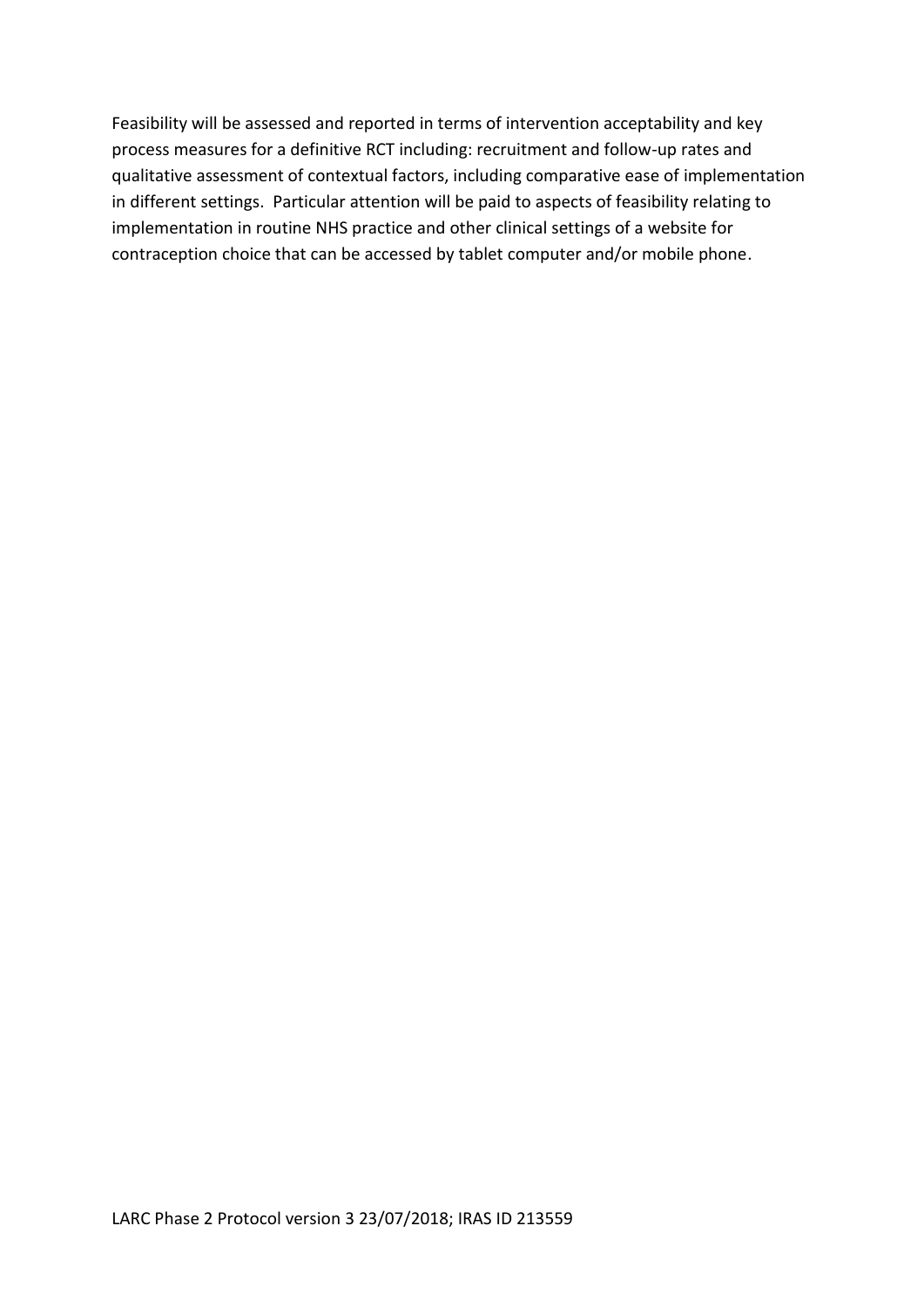#### <span id="page-9-0"></span>**5. TRIAL FLOW CHART**



**Framework of the trial software: online study information, consent, registration, data collection and randomisation**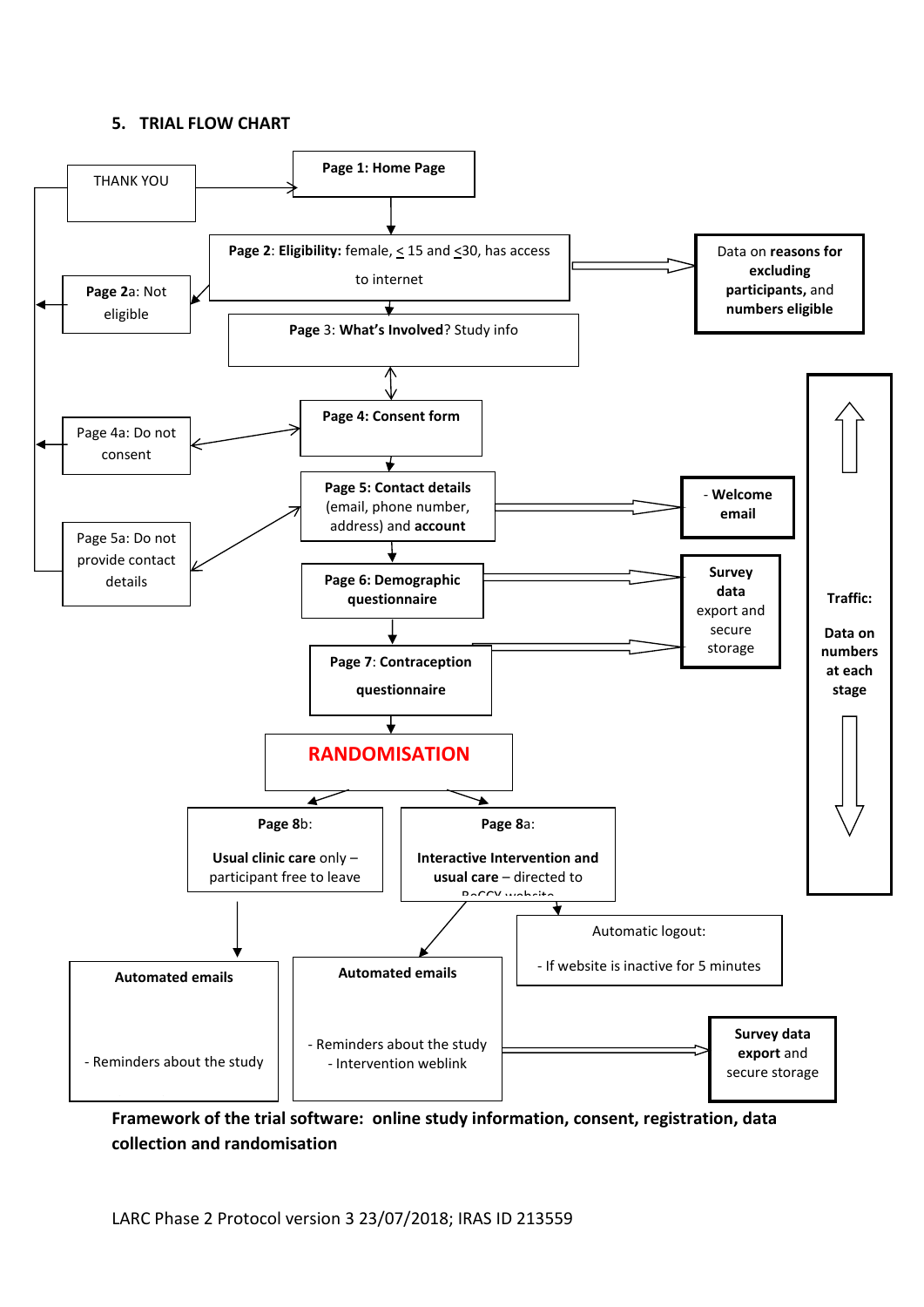#### <span id="page-10-0"></span>**6. INTRODUCTION**

Control of fertility is crucial to the health and wellbeing of women, but unintended pregnancy remains common and costly for both health services and individuals. In the UK, despite a range of freely available effective contraceptive methods, abortion rates have changed little over two decades (at around 190,000 per year for women resident in England & Wales). Despite a national teenage pregnancy strategy and recent fall in under-18 conceptions, England still has the highest rate of teenage pregnancy in Western Europe. A key report on the economics of sexual health concluded that it should be feasible to improve contraception and abortion services in ways that better meet the preferences of service users and that this could lead to a net saving of up to £1 billion over 15 years (1). In addition to the economic burden of unintended pregnancy and abortion to the NHS, and the emotional burden to individual women, unintended pregnancy plays a prominent role in persistent health inequalities in the UK and globally.

Preventing unintended pregnancy involves many steps, including timely education, awareness and socially patterned behaviours that lead women to seek, choose and use contraception consistently and correctly. Health services have a key role in supporting women to choose and use an appropriate method that best meets their needs. However, many women are still not aware of the range of different methods available to them. There are widespread myths about contraception, e.g. fears about impact on future fertility, weight gain or the significance of amenorrhoea. The pill and condoms are well known and widely used - by around half of all women on contraception - but they are not the most effective contraceptive methods.

Long-acting reversible contraceptive (LARC) methods, including intrauterine devices, depo injection and subdermal implants, offer women the most effective protection against pregnancy. Women who use oral contraceptive pills, the contraceptive patch, or vaginal ring have a 20 times higher failure rate than women who use LARC methods (2). Nearly a decade ago, NICE concluded that increasing uptake of LARC is more cost-effective in reducing unintended pregnancy than the contraceptive pill or condoms even at one year (3). At that time estimated uptake of LARC in the UK was low at 8% (2003/4 data) compared with 25% for the pill and 23% for male condoms. Since then, uptake of LARC has increased, but only slowly to 12% in the population in 2008/9 and to 30% by 2013 in women attending community contraceptive clinics (4). Even in specialist community services, younger women are less likely to use LARC (24% in those under 30 years) than older women.

There are **multiple pathways** by which women get information about contraception and choose a method. The main sources of information are the internet, family and friends, school sex and relationships education (SRE), general practitioners, community pharmacies and sexual & reproductive health services. However, not all these sources provide information on LARC and uptake of LARC is limited by the number of appropriately trained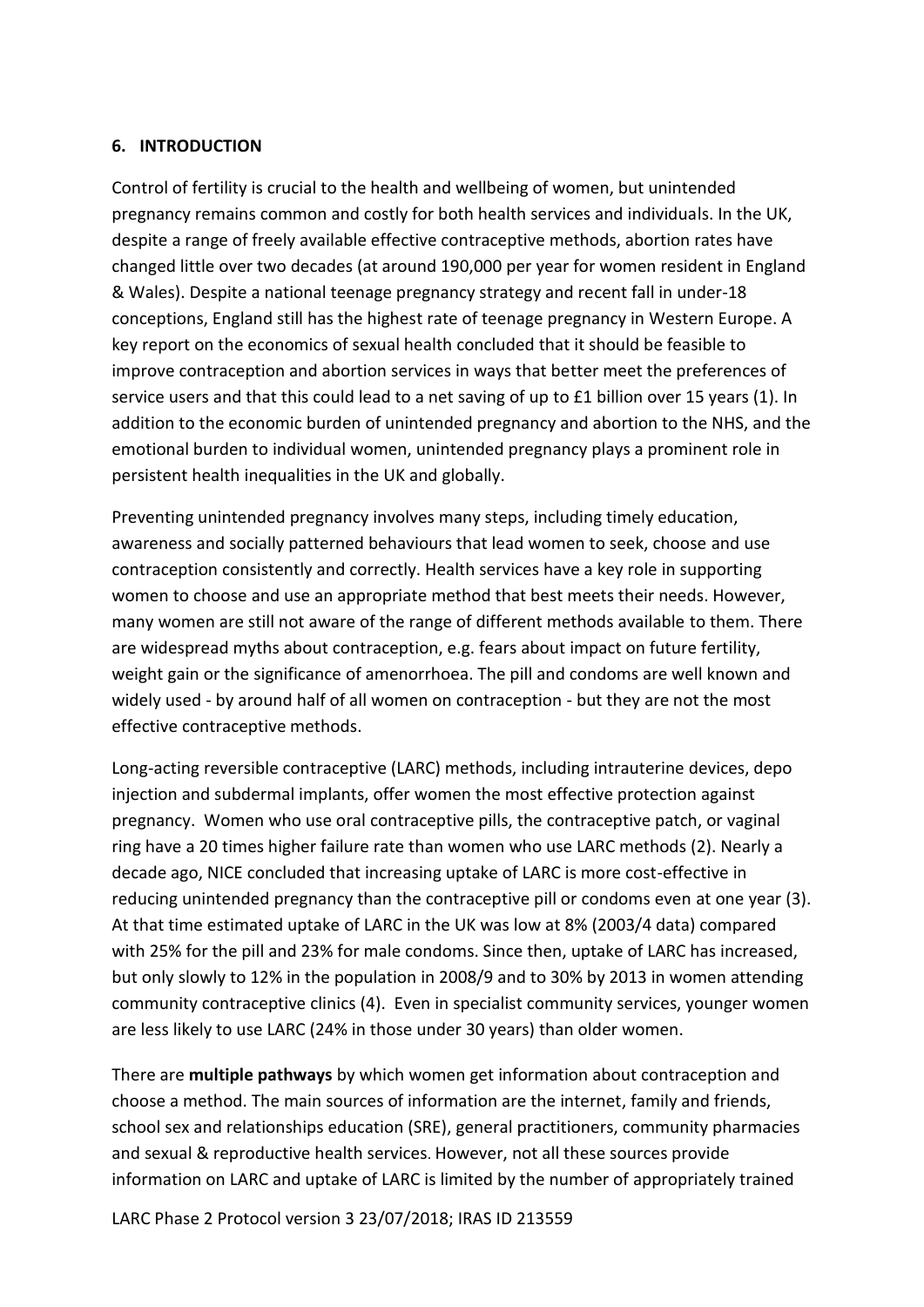doctors or nurses to fit them: many general practices - where 75% to 80% of contraceptive consultations occur - have little or no capacity for fitting and therefore rely on referral to specialist contraceptive services. The emergency intrauterine device (IUD) is much more effective than the emergency pill, but uptake of the emergency IUD remains low and community pharmacies - the first destination for the majority of young women seeking emergency contraception - cannot provide the emergency IUD. Recent surveys show that women's knowledge and experience of post-natal contraception is often poor (Sex and contraception after childbirth. British Pregnancy Advisory Service July 2014). Effective interventions are needed that expand women's choice of more effective methods of contraception, and improve uptake in a variety of settings.

Current **standard care pathways** for contraception vary considerably within and between different settings. Some services provide leaflets (e.g. the Family Planning Association, FPA) explaining the different methods, but the extent to which such leaflets are read, understood or help women reach an informed decision about contraceptive method is unclear. The quality of face-to-face consultation varies widely between different health care providers with different skills, competencies and experience. The evidence base for improving contraceptive uptake and adherence through better face-to-face consultations is slim and mostly disappointing (5-7); our recent Medical Research Council-funded population-based study of why women stop or switch contraceptive methods concluded that traditional consultation with a doctor or nurse in clinic has only modest influence on women's contraceptive decisions.

Health care in the UK is undergoing a **health informatics revolution**. The vast majority of young people have access to digital technology through Internet or mobile phones, which offers huge potential for health promotion. Recent data from the Office of National Statistics (ONS) indicate that 99% of 16-24 year olds have accessed the internet and 88% use it daily (8).We know that younger women are likely to turn to digital resources for information on contraception (9). For the proposed study, we will therefore explore the use of a website that provides information and decision support for contraceptive choices (10- 13). The website will be available directly to users for self-guided use, and may be delivered by any digital media, including the internet, mobile telephone, and handheld computers. Access can be private and self-paced, and programmes can be tailored according to individual preferences. Digital interventions are effective at increasing knowledge of emergency contraception (14) and there is evidence of effect on sexual behaviour, (10) contraceptive choice and adherence (11-13). **However, we are not aware of any services in the UK that currently provide interactive digital interventions to support women's contraceptive decision making.** Our intervention development field-work has confirmed that women and health providers support the idea of a website for contraception choice, to be offered in clinic settings.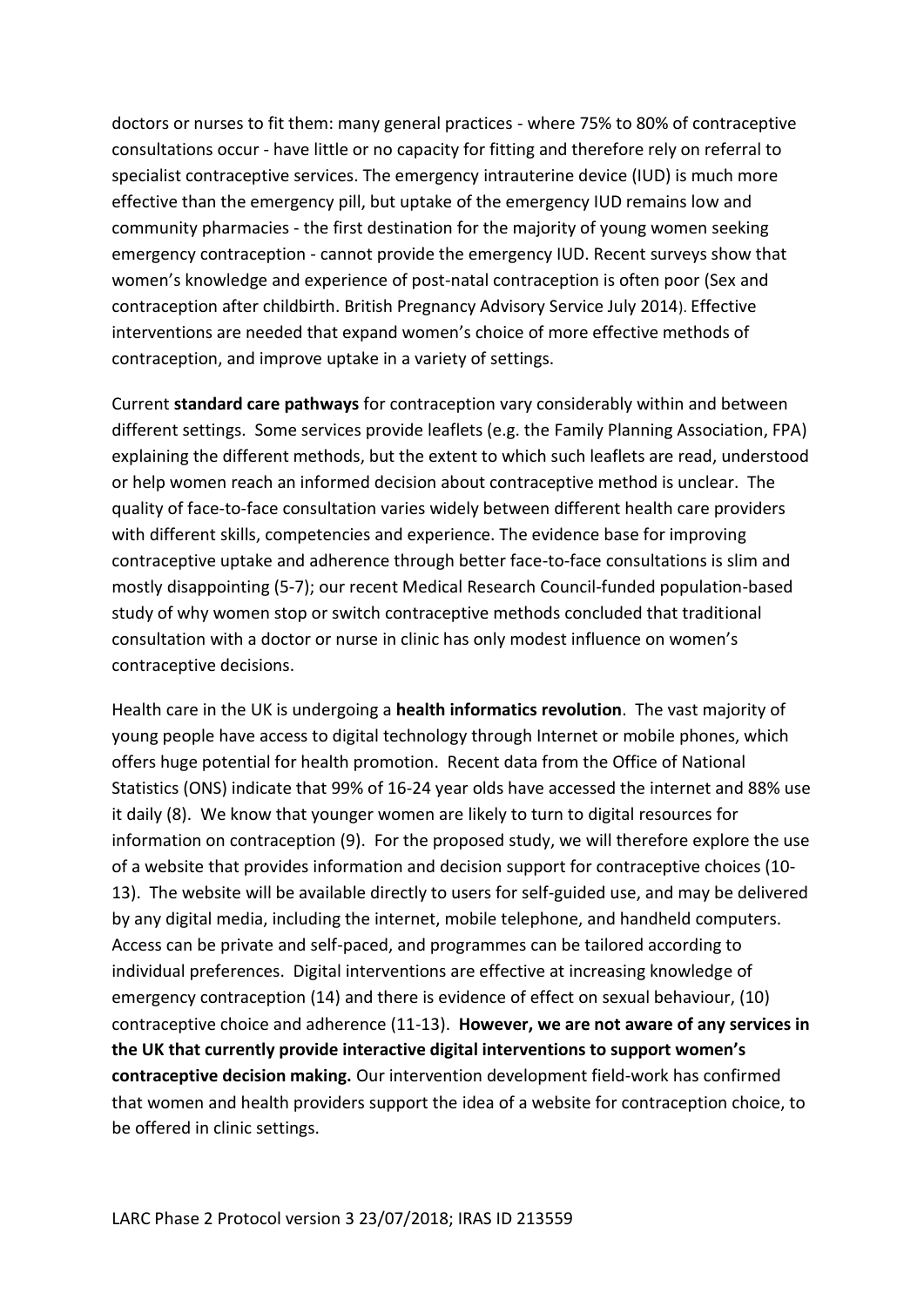The proposed research is timely because it aims to provide women with better information and support to make informed choices about contraception that may have long-lasting effects on their health and wellbeing. Evaluating interventions that can be implemented within busy settings proving contraception services to improve informed choice, access, uptake and adherence to effective contraceptive methods, including LARC, which is a key priority for the prevention of unintended pregnancy in the UK.

In Phase 1 of this study a **systematic review** was undertaken to review evidence on individual level education or decision aid interventions relating to acceptability, uptake and adherence to contraception, including underpinning theories and user and provider views. In addition, we conducted a qualitative evaluation of women's views of contraception, with a focus on contraceptive myths and misconceptions on social media sources such as Youtube and various online forums.

**Health professionals** from each of the five study settings (GP practice, sexual health clinic, maternity ward, abortion service, and community pharmacy) were interviewed using a semi-structured interview, to gather information on their views of women's contraceptive knowledge and needs, and the perceived challenges to supporting and understanding contraceptive decision-making, to hear their experiences of existing websites (if any) and their preferences for future websites as well as to understand how a website can complement, enhance or replace and/or fit with established services. In addition, an **expert workshop** was facilitated in order to gain insight on intervention content from a wider range of professionals, including experts in e-health, psychology, decision aids and humancomputer interaction.

**Women aged 15 to 30** were invited to either focus groups or individual interviews to gather insight into their contraceptive beliefs, experiences, when, where, why and how they access information on contraceptives, and how they make personal choices and decisions around contraception.

Findings from the social media evaluation, qualitative interviews with health professionals as well as focus groups and interviews with women from each of the five study sites were in line with each other, so sampling stopped once data saturation had been reached.

Our **main findings** were that:

-Women don't fully understand contraceptive side-effects

-There tends to be an underestimation of contraceptive benefits and an overestimation of contraceptive side-effects

-The 'unnaturalness' of hormones is by far the most common concern

-Infertility, irregular bleeding, no periods, and cancer are side-effects women are also particularly worried about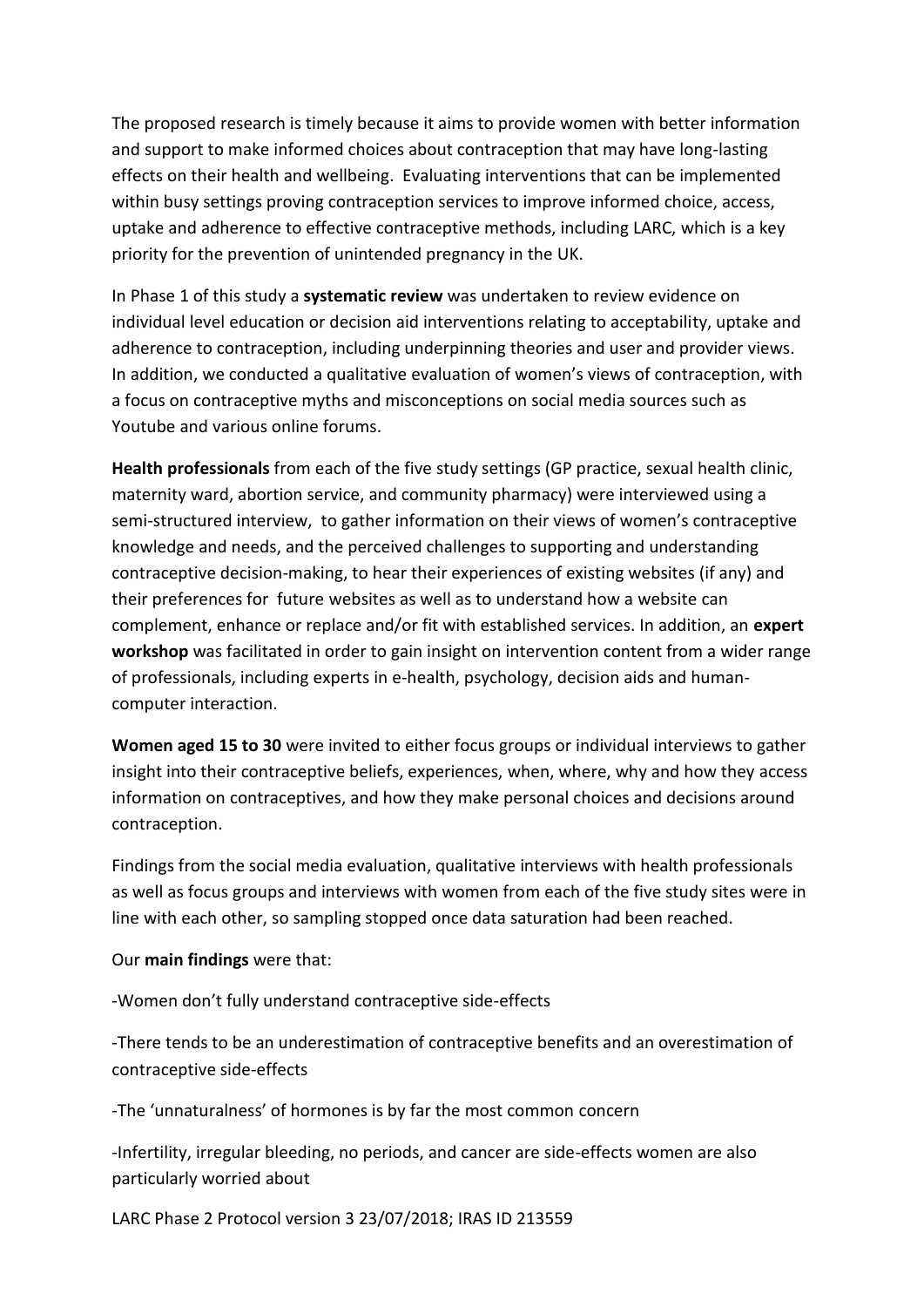-Partners' views are important to women

-Many women think it is unhealthy to skip periods

-Many women think their bodies need a break from contraception

-Women like seeing honest videos of other women talking about their experiences of contraception

-Women don't like seeing too much text on a website and would prefer to have options for more information if they wish to know more

#### **The intervention website**

We have integrated the findings from the systematic review, women's views on social media, the expert workshop, and interviews with women and health professionals, to develop a trial-ready self-guided website that presents a number of contraceptive options in response to input of women's preferences and concerns. The website will be ready for launch in January 2017.

#### <span id="page-13-0"></span>**7. AIM AND OBJECTIVES**

The aim of the study is to develop and test the feasibility of an online trial of a website to increase the acceptability, uptake and adherence to long-acting reversible contraceptive (LARC) methods in young women. LARC methods include the intrauterine device (IUD), intrauterine system (IUS), subdermal implant (SDI) and depo injection.

The objectives are:

#### **Phase 1 (completed)**

1. To systematically review evidence on individual level education or decision aid interventions relating to acceptability, uptake and adherence to LARC, including underpinning theories and user and provider views.

2. To obtain the views of contraceptive service users and providers in six settings (general practice, sexual & reproductive health services, abortion services, maternity services and community pharmacies) relating to access, acceptability, uptake and adherence to LARC

3. To apply the information from objectives 1 and 2 to identify the key design issues and content for an interactive digital intervention (website) and an appropriate comparator

4. To co-develop the website with young women (through focus groups and interviews) and healthcare professionals (through an expert workshop)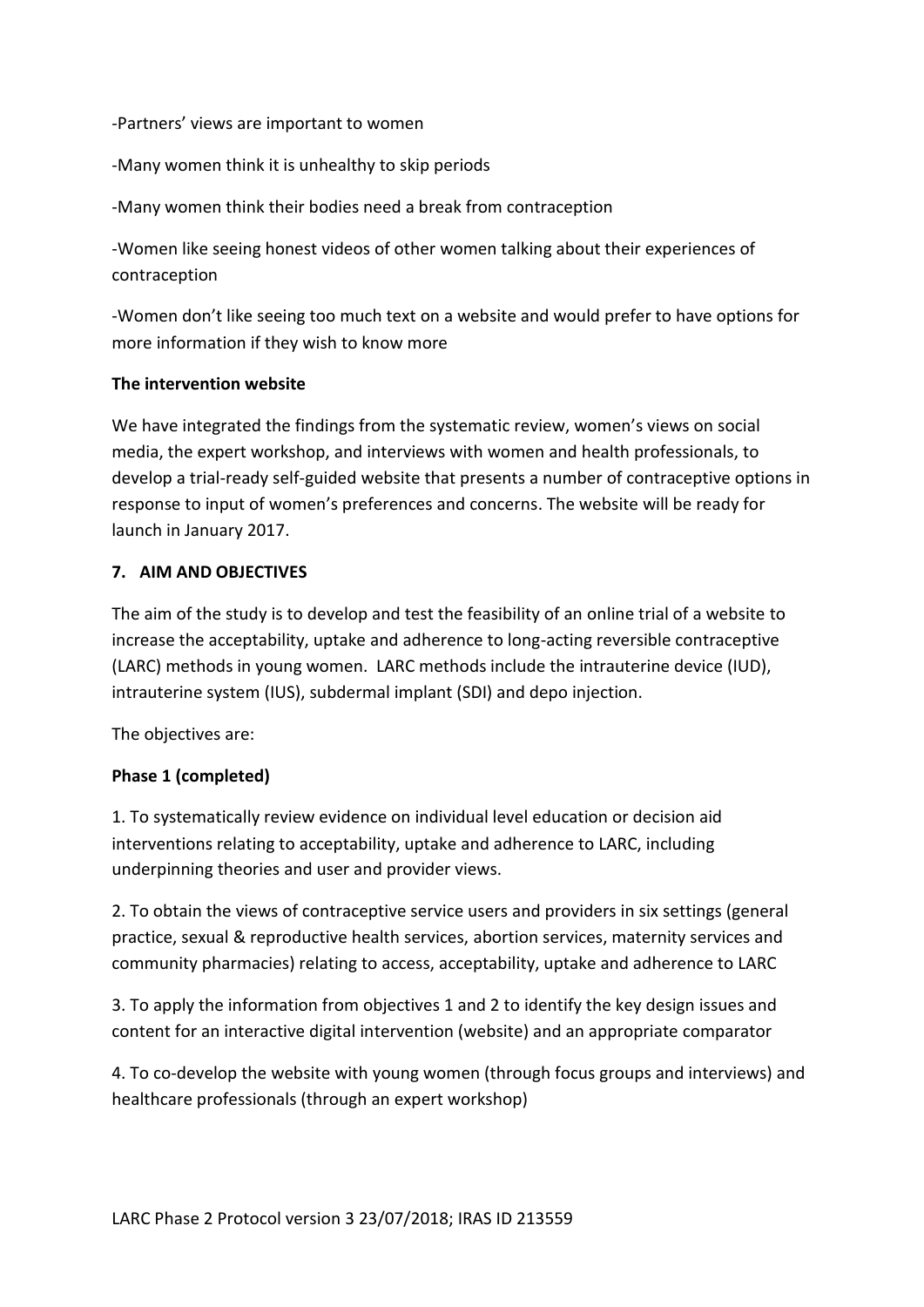#### **Phase 2**

5. To conduct a randomised pilot trial of the website in five different service settings (general practice, sexual & reproductive health service, abortion service, maternity service and community pharmacy).

6. To conduct a qualitative process evaluation with women and clinic staff, to assess the acceptability of the trial procedures, women's views of the intervention itself and implementation considerations.

7. To write a protocol for a definitive trial of an interactive digital intervention (website) to improve informed choice of contraception and the acceptability, uptake and adherence to LARC methods in young women.

#### <span id="page-14-0"></span>**8. OUTCOMES**

*Funder-approved Amendment to outcomes measures*: (this effectively converts the secondary outcomes related to contraception into primary outcomes)

#### Primary Outcomes

- LARC method in use at 6 months measured by response to study outcome questionnaire
- Satisfaction with any chosen method of contraception at 6 months measured by response to study outcome questionnaire using a Likert scale 1-5. *How satisfied are you with the contraception you are using currently?*

#### Secondary Quantitative Outcomes

- Follow-up rate at 6 months after randomisation
- Recruitment rate measured via the trial website as the time taken to recruit (up to 80) women in each site. Recruitment is assessed by completing (in full or in part) the baseline questionnaire.
- Effectiveness of contraceptive method in use at 6 months measured by response to study outcome questionnaire and grouped as follows from least to most effective: no method; withdrawal or natural method; condoms or diaphragm; pill, patch or ring; LARC or sterilisation
- Change in method between baseline and 6 months, indicating whether any change is to a method of greater, lesser or similar effectiveness (based on grouping above)
- Pregnancy by 6 months measured at 3 months and at 6 months by response to study outcome questionnaire
- **•** Sexually transmitted infection diagnosis by 6 months measured at 3 months and 6 months by response to study outcome questionnaire.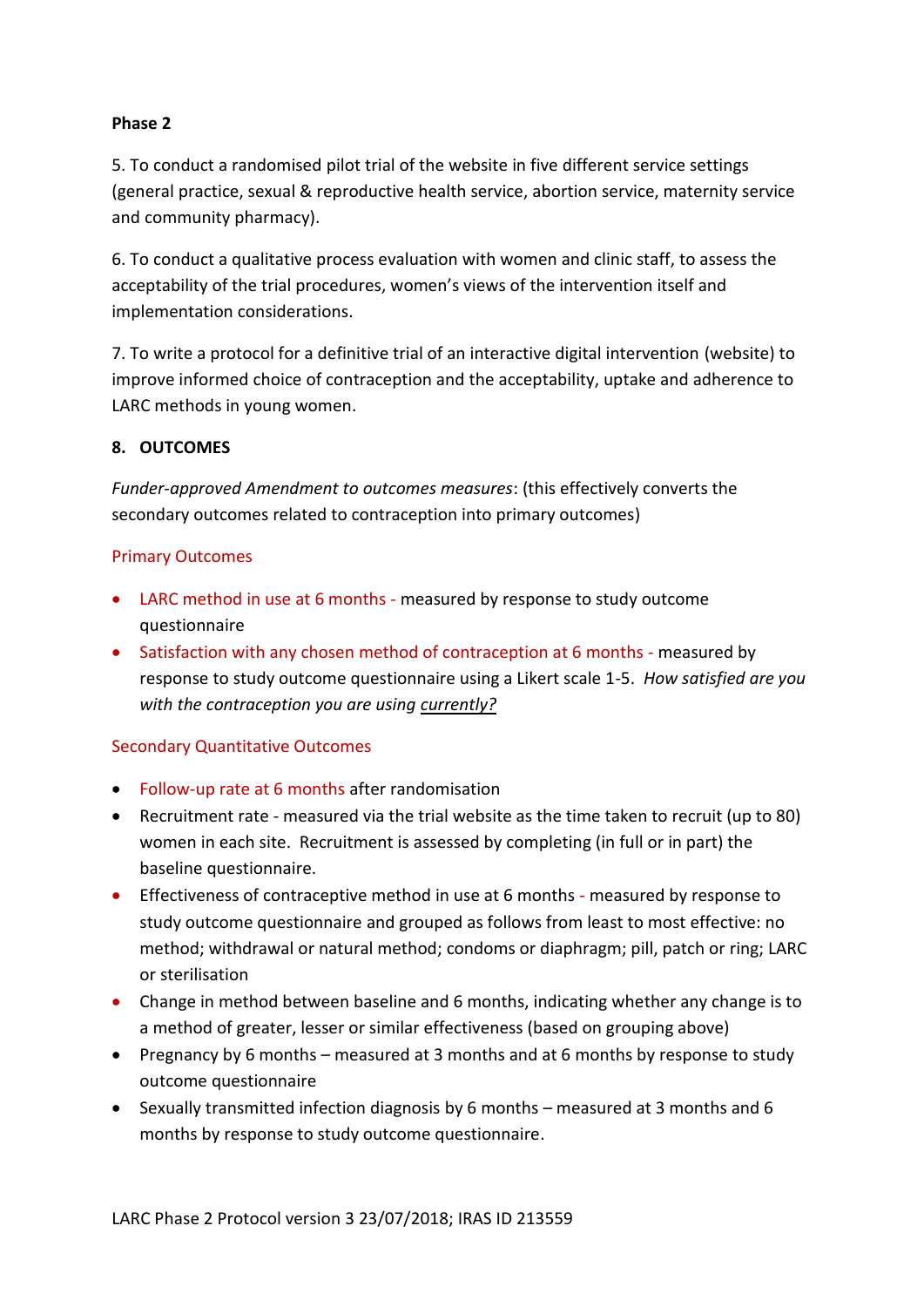Health service and out-of-pocket costs for contraception and other sexual health services - measured at 3 months and at 6 months by response to study outcome questionnaire

# **Secondary Outcomes – qualitative**

- Patient views and experience of the intervention and trial procedures, assessed through qualitative interviews at 2 weeks after randomisation with five women at each study site (total 25 interviews) (See Topic Guide). Questions to be explored include:
	- Are the online trial procedures acceptable to participants? E.g. the process of online registration and consent, the receipt of incentives, completing online questionnaires, contact and follow up by email and text
	- What are women's views of the intervention?
	- How might trial procedures be improved, to optimise retention in a full-scale trial?
- Provider views about impacts on the service and trial procedures, assessed through qualitative interviews with 15 key staff in total (3 per site), sampling those who have roles in facilitating the study in each setting (e.g. receptionists, practice managers, nurses, midwives, doctors and pharmacists) (see Topic Guide). Questions to be explored include:
	- Are recruitment procedures acceptable to staff?
	- How might recruitment procedures be improved, to optimise recruitment to a fullscale trial?
	- What are staff views on the feasibility and usefulness of a contraception decision website in each clinic setting?

# <span id="page-15-0"></span>**9. SAMPLE SIZE and RECRUITMENT**

The original target sample size of 80 participants in each of the five settings was based on estimating an expected follow-up rate at 6 months of 70% to within 10% precision (95% CI 60% to 80%) for each setting. This sample size also provided 80% power to detect a significant difference (at the 5% level) in the follow-up rate between two settings if the true difference is 22% (e.g. 59% vs. 81%). By pooling data across settings this sample size also provides 80% power to detect a significant difference (at the 5% level) in the follow-up rate between the intervention and standard arms if the true difference is 15% (e.g. 62.5% vs. 77.5%). The expected follow-up rate is based on a previous sexual health study that recruited and followed-up the participants online (Sex Unzipped).

# *Funder-approved amendment to sample size:*

A further 530 participants are to be recruited from one existing site, though recruited in a different way (from the central booking system). Together with the original target size this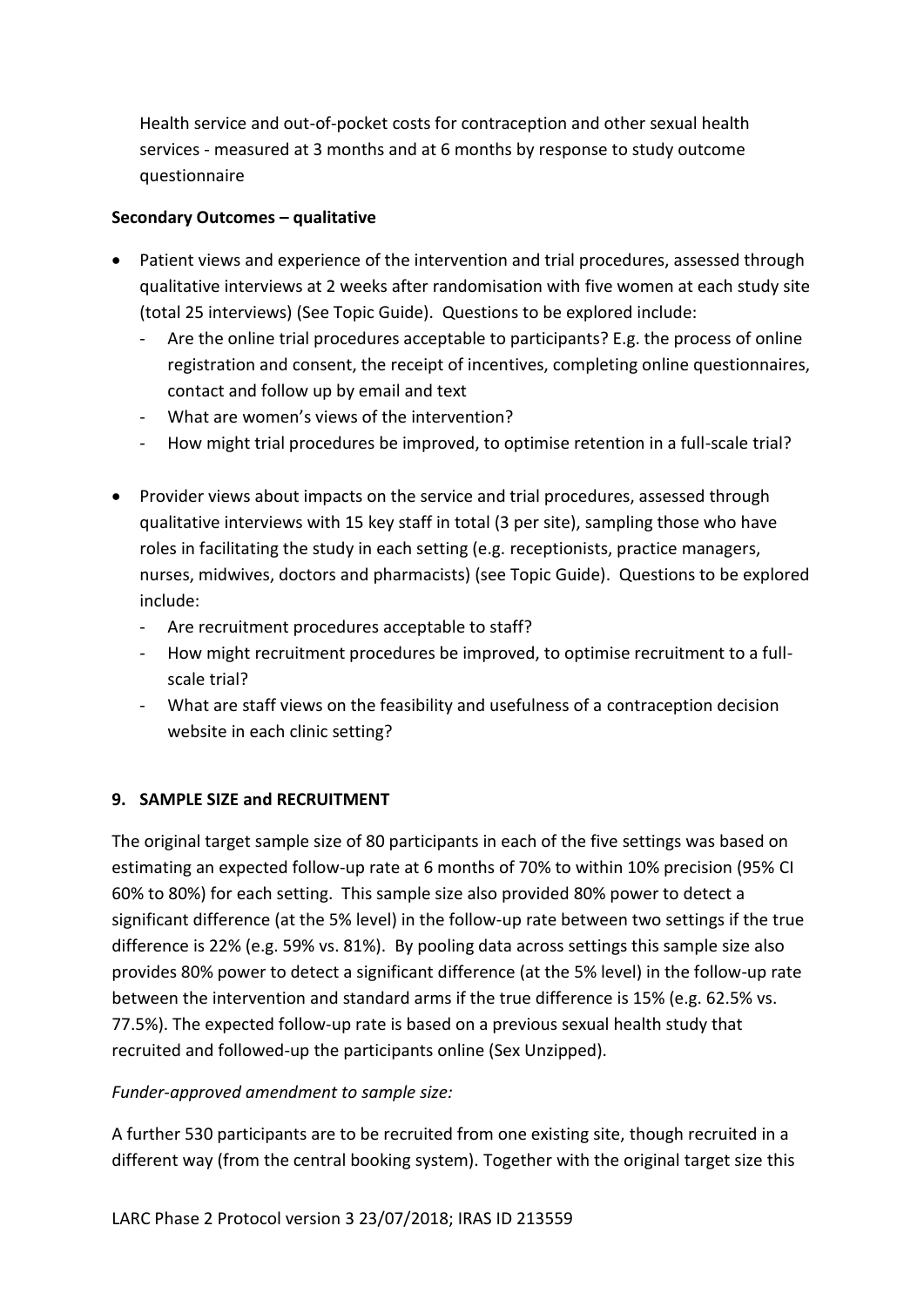leads to a total of 930 participants. This new total sample size is calculated to provide power to assess the effect of the intervention on the revised primary outcome which is uptake of LARC at follow-up. Specifically, assuming a follow-up rate of 70%, this sample size provides at 82% power to detect as significant (at the 5% level) an increase from 35% (control group prevalence) to 47% in LARC use due to the intervention.

The recruitment period of 6 months is based on:

- the volume of patients attending each of the study sites, which is high i.e. hundreds or dozens of women per week in four sites - GP, SRH, maternity service and bpasand at least 30 women per month in the pharmacy,
- the proportion of women invited to take part in the study who accept which, given the financial incentives to take part, is expected to range from 20% to 30%.

| Category                  | <b>Name</b>                       | <b>Details</b>                      |  |  |  |  |
|---------------------------|-----------------------------------|-------------------------------------|--|--|--|--|
| Sexual and Reproductive   | Margaret Pyke Centre              | 44 Wicklow Street, London           |  |  |  |  |
| <b>Health Service</b>     |                                   | WC1X 9HL                            |  |  |  |  |
| <b>Abortion Service</b>   | <b>British Pregnancy Advisory</b> | BPAS London East. 32-36             |  |  |  |  |
|                           | Service                           | Romford Road, Stratford,            |  |  |  |  |
|                           |                                   | London E15 4BZ.                     |  |  |  |  |
| <b>Community Pharmacy</b> | <b>Green Light Pharmacy</b>       | 228-230 Uxbridge Road,              |  |  |  |  |
|                           | Shepherd's Bush                   | London W12 7JD                      |  |  |  |  |
| <b>Maternity Service</b>  | Ashford & St Peter's              | St Peter's Hospital,                |  |  |  |  |
|                           | <b>Hospitals NHS Foundation</b>   | <b>Guildford Road Chetsey</b>       |  |  |  |  |
|                           | Trust                             | Surrey KT16 OPZ                     |  |  |  |  |
| <b>General Practice</b>   | <b>General Practice in Camden</b> | <b>Clerkenwell Medical Practice</b> |  |  |  |  |
|                           | and Islington                     | Finsbury Health Centre, Pine        |  |  |  |  |
|                           |                                   | Street, London, EC1R OLP (to        |  |  |  |  |
|                           |                                   | be confirmed)                       |  |  |  |  |

#### **Sites**

These five clinical settings were chosen because, together, they provide contraceptive care for the great majority of women in the UK. In addition, they include services that provide care for women at highest risk of unintended pregnancy (i.e. those who attend abortion services or seek emergency contraception through community pharmacies). Development of interventions that are feasible and acceptable to women and providers in these settings therefore has the greatest potential for impact.

#### <span id="page-16-0"></span>**10. TRIAL DESIGN**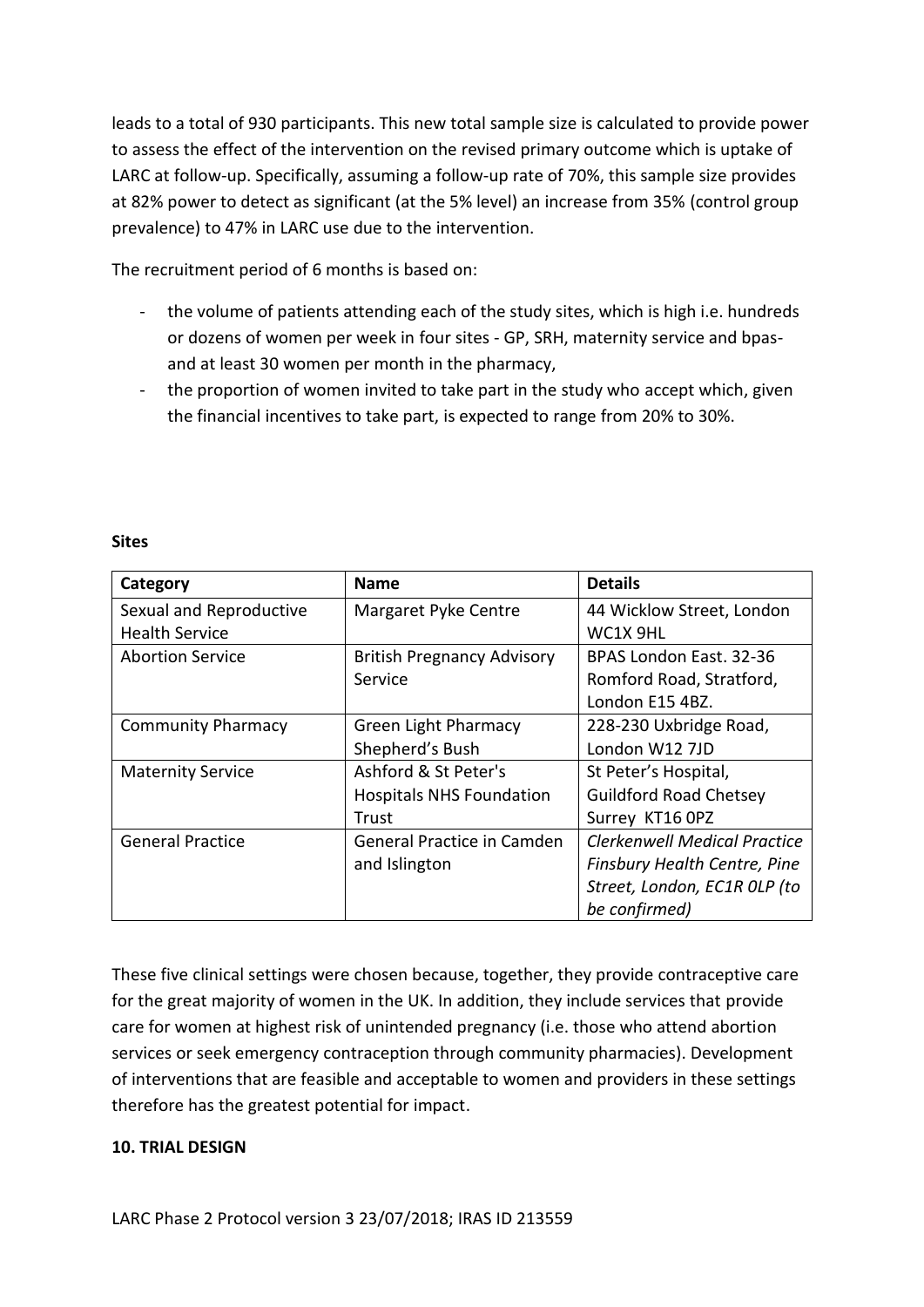This pilot is an individually randomised, parallel group trial.

#### <span id="page-17-0"></span>**Inclusion and exclusion criteria**   $10.1$

#### **Inclusion criteria:**

Women aged 15 to 30 years with a need for current or future contraception, attending one of the study sites, able to read English, with an active email account and access to the internet.

# **Exclusion criteria:**

Women unable to provide informed consent (e.g. severe learning difficulties). Women needing a language advocate to understand English since the intervention content is intended to be accessed in private.

# <span id="page-17-1"></span>10.2 The Intervention

There are four main contents to the intervention. 1) General information on contraception, including information on each method as well as contraceptive benefits and side-effects and other common concerns. 2) Videos of women as well as health professionals discussing contraceptive experiences, concerns and misconceptions. 3) An interactive tool to help women chose a method of contraception which provides individually tailored results. 4) A page offering a link to NHS clinic finders as well as links to other useful resources, such as further information on sexual health, or websites offering support and advice for sexual abuse for example.

The website was based on evidence from the literature, qualitative interviews with men, and discussions with clinical and academic experts in sexual health. The development process was iterative, incorporating a high level of user involvement. The intervention is designed to be delivered initially in clinic, but also providing (and encouraging) access for the intervention group after patients have left clinic. This is to allow the intervention to be integrated into the clinic pathway, and also to take advantage of a 'teachable moment' when patients are engaged in thinking about their health, and so may be more amenable to behaviour change.<sup>15</sup>

The intervention comprises a website, displayed on a 'tablet' computer. Whilst in clinic, users allocated to the intervention group will be asked to work through a tailored package of individualised website content. After leaving clinic, the website will be available for them to re-visit and explore freely, and will be accessible on mobile phones as well as desktop computers.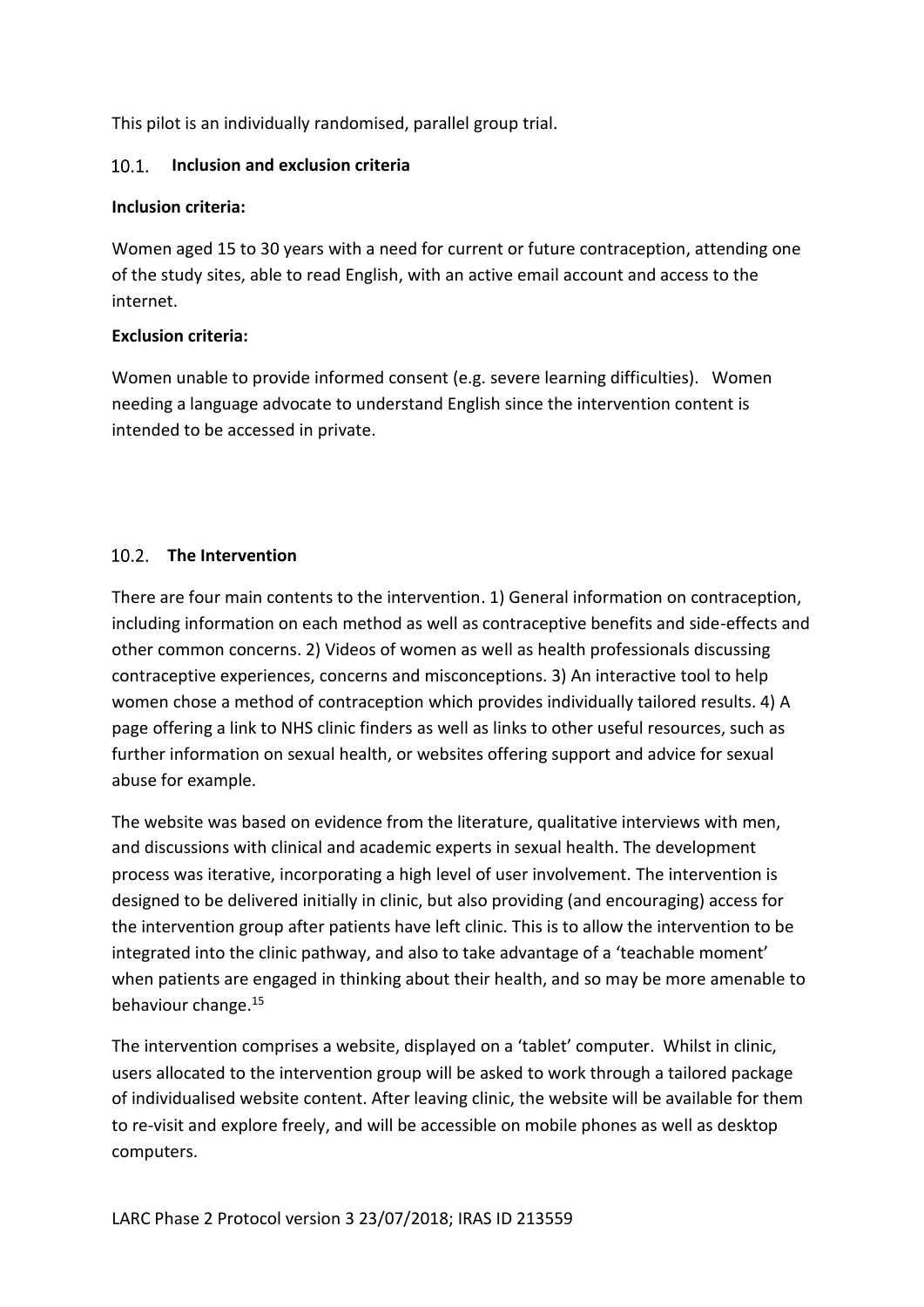Women randomised to the intervention group will be taken through a series of questions designed to identify appropriate method(s) that best suits individual preferences e.g. for a non-hormonal method, or one that does not require insertion by a health care professional, or one that is invisible, or one that can be forgotten about once inserted.

The website will give information to address women's concerns and barriers to uptake of LARC. A contraceptive choice tool will take account of women's views and preferences on the benefits and side effects of contraception and three suitable contraceptive options will be recommended with brief annotation, that can be emailed, texted to a mobile phone and used in a subsequent consultation and / or taken home.

Women randomised to the control group will be thanked for their participation and will then access standard contraceptive care only. All women in both intervention and control groups will be asked by automated email to complete the same outcome questionnaires online at 3 and 6 months (or 2 months post-partum). The control group will be offered access to the intervention website at the end of the study (after completion of 6 month follow-up).

#### <span id="page-18-0"></span>10.3. Procedure

On arrival at each of the sites, female clinic users will be given a flyer about the trial by the reception or research staff. This will give very brief information about the study, indicating the inclusion criteria (See flyer). This information will also be available on posters within the waiting room and the clinic rooms (see poster). Flyers and posters will direct participants to the tablet computer in the waiting room, or suggest that they approach the researcher (trial manager) or research nurse, if they are available. Clinic staff will also be asked to talk to eligible patients about the research, give them a flyer with brief information (if they have not already received one), and refer them to a member of research staff or directly to the tablet device, if interested.

Where possible, recruitment will be self-directed, using a tablet computer (e.g., iPad), which will be available in the waiting room (this will be secured to prevent theft). The trial software will be set-up to allow participants to be taken through the steps of screening, consent, automatic randomisation, data collection, and intervention viewing, without assistance from the staff. The trial manager (AG) or a member of clinic research staff will be present most of the time to assist and answer questions regarding trial registration only (not concerning clinical questions). When research staff are not available, a mobile number for the trial manager (AG) will be provided for potential participants' questions. The online recruitment and consent procedures are based on those from two previous online trials conducted by members of the study team: the Sexunzipped online trial and the Men's Safer Sex online trial. $16,17$  In both of these studies, attracting participant interest was straightforward. Participants found the enrolment procedures and baseline questions onerous and time-consuming, and so we have streamlined the online trial software, and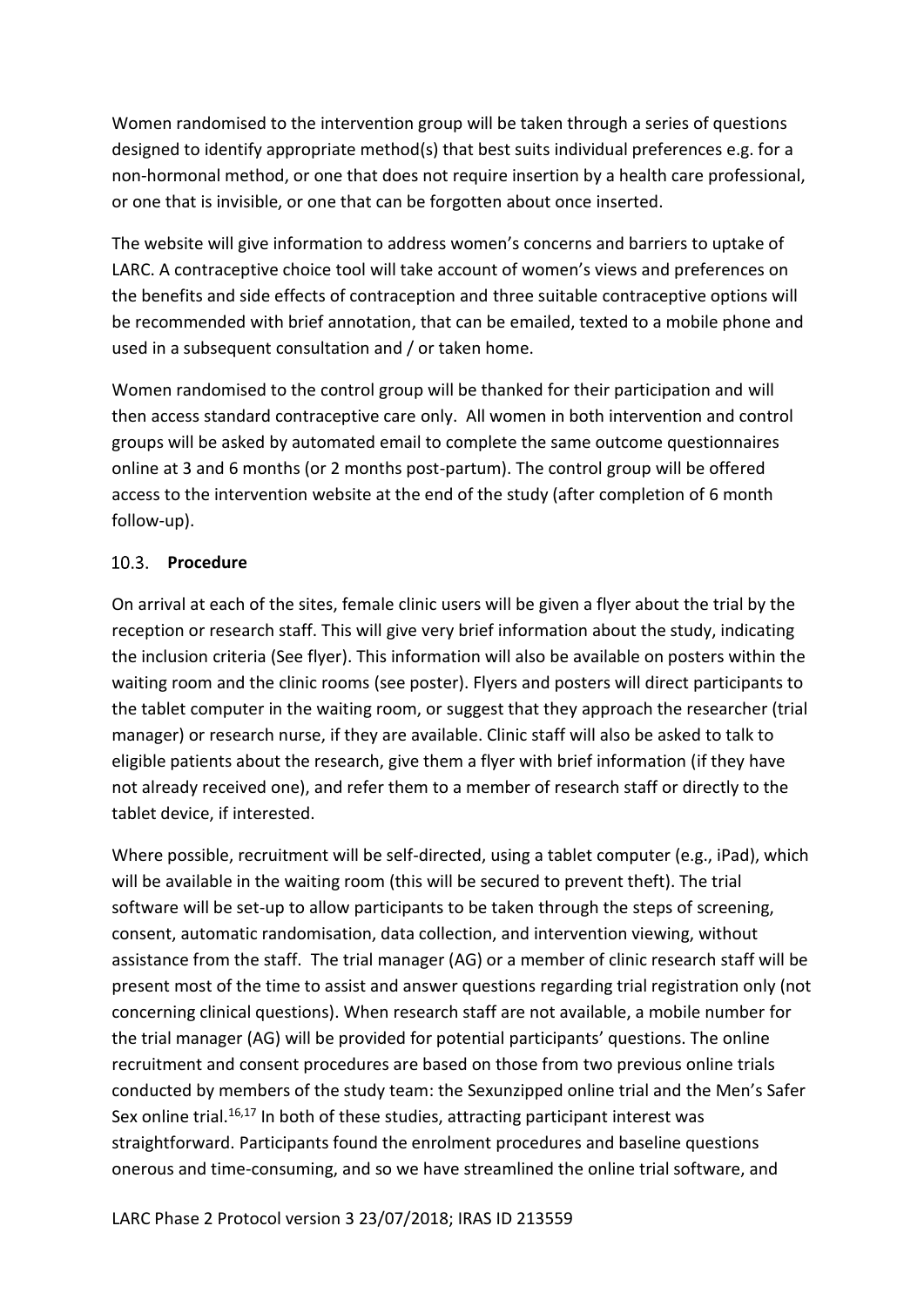minimised the number of questions asked at baseline and follow-up (see online trial software framework and outcome questionnaires). We will maximise follow-up rates by using three routes to contact participants (with participant permission): by email, mobile phone, and by post. Evidence suggests that online trials are an efficient method of conducting clinical trials of low-risk interventions, and such methods are acceptable to participants.<sup>18</sup> Furthermore, online recruitment methods in trials of online interventions can improve the validity of the findings.<sup>19</sup>

The tablet device in the clinic waiting room will only allow patients to use the trial-related software and the intervention website (no other websites), and they will be led sequentially through the steps of recruitment and consent (see Figure 1). Initially, participants will be given some brief information about the trial and an invitation to participate. Then, they will be asked to complete a screening questionnaire to determine their eligibility for the trial<sup>a</sup>. Those who are ineligible at this point will be informed of this, and thanked for their time. Those who are eligible will receive detailed information about the study<sup>b</sup>. At this point, participants will be told that they can ask the research staff any questions regarding registering for the trial that they may have, and will be offered the mobile number of a member of research staff, in the case that none are available on site. If necessary, participants will be taken to a side room to discuss any queries regarding research participation. Participants will then be directed to a screen where they will give informed consent by agreeing to a number of statements (e.g., that we may contact them by email, mobile phone and post, that they understand what is involved, and that they agree to take part). Patients who do not consent (i.e., they do not agree to all the statements), will be informed that they cannot participate, and thanked for their time. Participants will be allowed a reasonable amount of time to decide whether they wish to consent, as they will be permitted to return to the tablet at any point during their clinic visit. However, as the intervention is designed to be integrated into the clinic journey, participants must sign up to the study before leaving the clinic.

Participants will then be asked to give their contact details (email address, telephone number, and postal address), in order to contact them for follow up assessments, to send the intervention group reminders to view the website, and to remind them that they are participating in the trial, and to send an electronic voucher to recompense participants for their time. Participants will be given the option not to give some of this information; however an email address is compulsory, to contact them for follow-up assessments. Participants who decline to give an email address will be excluded from the study.

-

a This information will be completely anonymous, as participants will not be asked to give any personally identifying details. This data will only be stored for information regarding recruitment and exclusion **<sup>b</sup>** if they choose to participate, this will be sent to them via email for future reference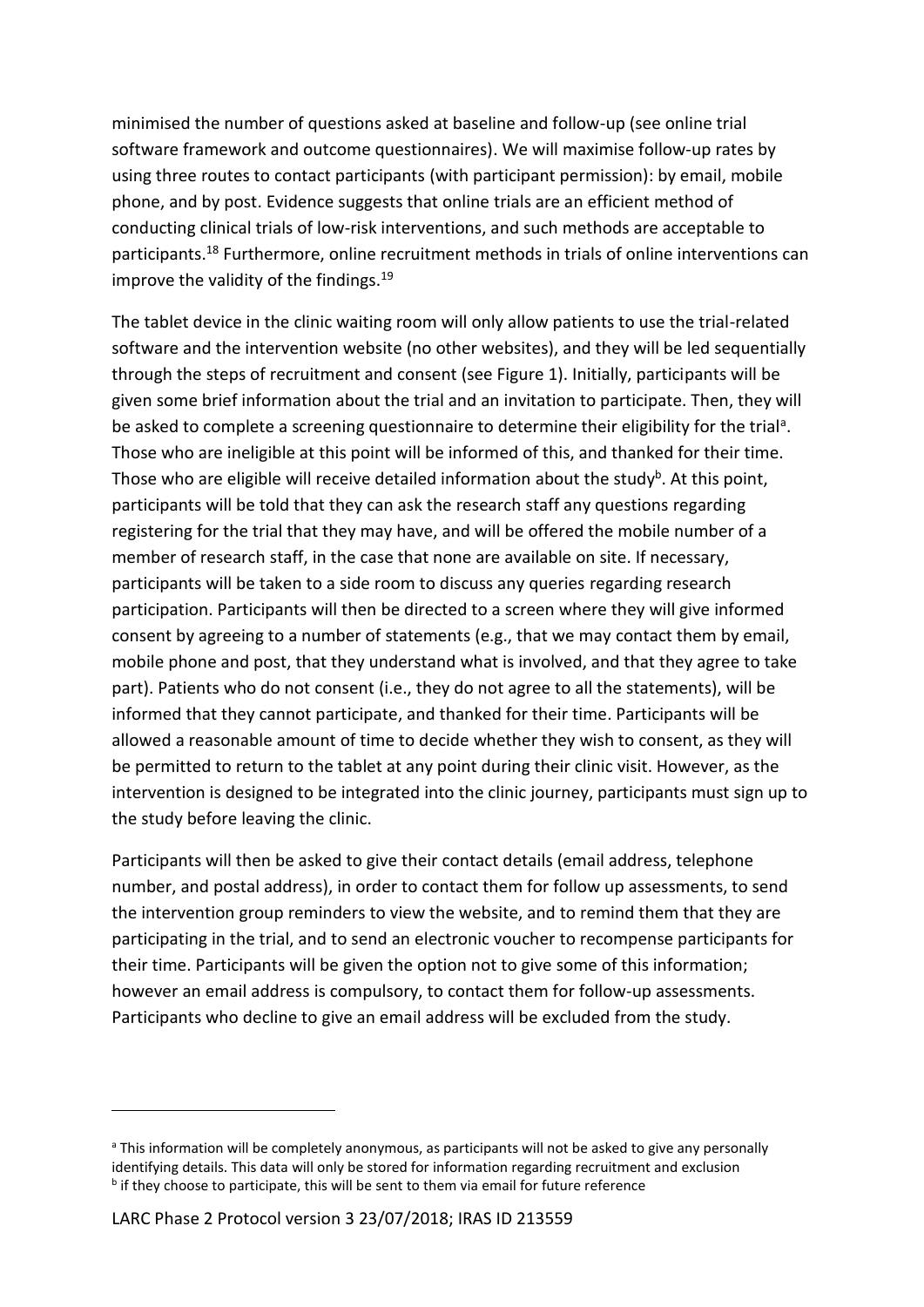Demographic and baseline sexual health data will then be collected (see '*Measures'*). Participants will be given the option to withdraw from the study at any time after giving consent. All follow-up emails that participants receive will include a link to allow them to withdraw from the study, including one which will be sent to them immediately after registration.

# *Funder-approved amendment to recruitment*

In addition to the recruitment above, we will recruit an additional 530 women from one site only, the Margaret Pyke Centre, via their Central online Booking System. Currently, when women request an appointment for contraception, they are directed to the Trust website to book their appointment. For this study, women will be informed on the Trust website that the clinic is taking part in a study to improve information about contraception, and inviting them to go online (by clicking on a hyperlink) and see if they want to take part in the study before they attend their appointment. Clicking on the hyperlink will take women to the trial website from where all procedures are the same as above.

It is routine practice at the Margaret Pyke Centre to send patients a text message to confirm their appointment. For this study, women who have booked a contraceptive appointment will be sent an additional text informing them that the clinic is taking part in a study to improve information about contraception, and inviting them to go online (by clicking on a hyperlink) and see if they want to take part in the study before they attend their appointment. Clicking on the hyperlink will take women to the trial website from where all procedures are the same as above.

# <span id="page-20-0"></span>**Randomisation procedures**

A randomisation list will be generated for the trial by a random number based algorithm in the computer software Stata. This list will be incorporated into the trial software programme before the trial begins, to allocate all participants to either the intervention or control condition. This allocation will be unalterable. Allocation will be concealed until the point of allocation, which will be immediate.

Participants allocated to the control condition will be notified that they have not been selected to view the intervention and told they will be contacted again in 3 and 6 months (or two months post-partum) to gather follow-up data. Those allocated to the intervention condition will be directed to the intervention website. Patients may stop viewing the website whenever they wish, and buttons will be included on the web pages to exit, recording whether they exiting because they want to (e.g., if they're bored), or if they are being called in to see the clinic staff. This data will be recorded, in order to give information about feasibility of website usage in practice.

For patients recruited through the MPC Central Booking Office there will be a variable interval of a few days before they attend their clinic appointment. All other registration and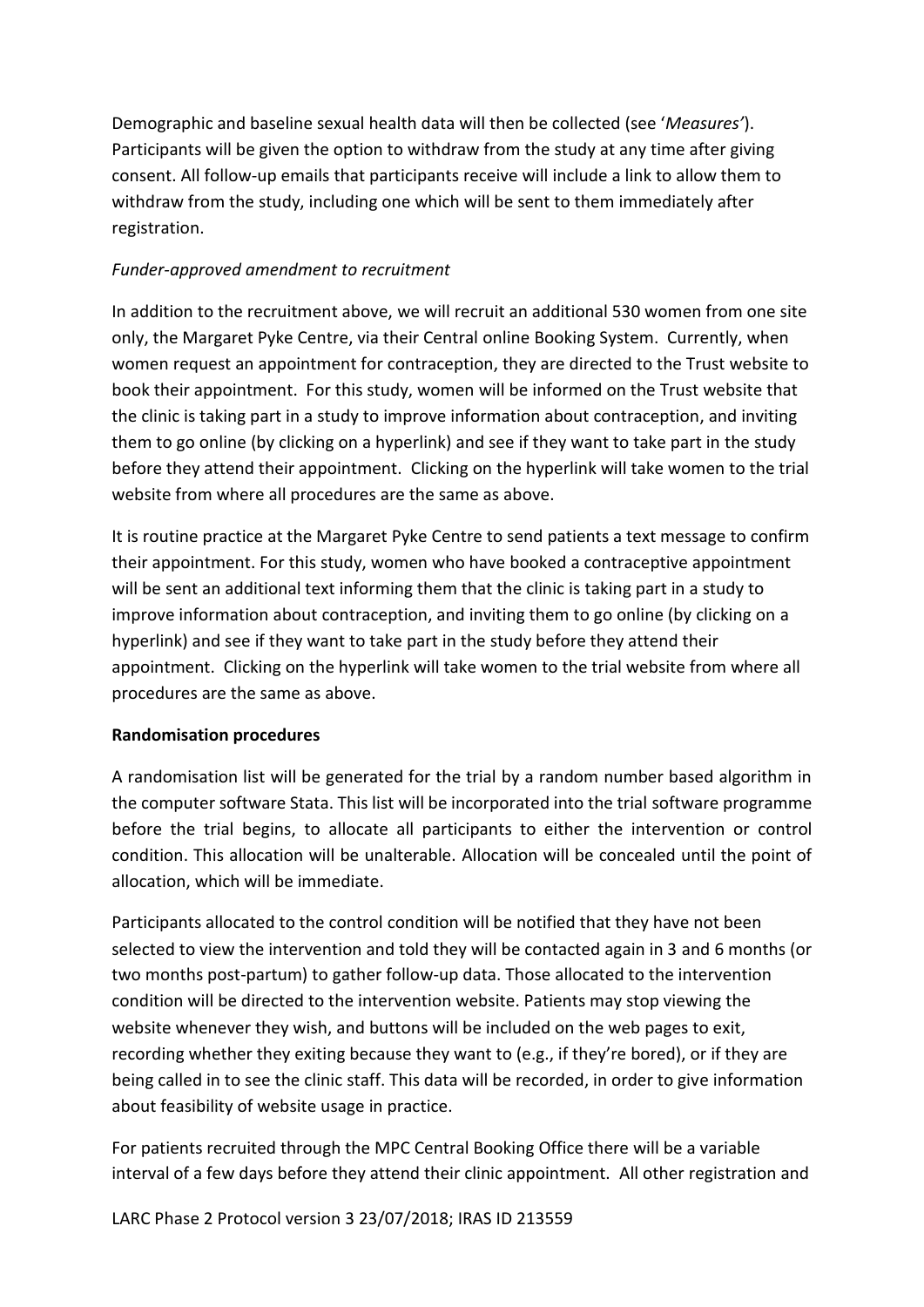intervention viewing is designed to take place in the waiting room, whilst patients are waiting to be seen by the clinic staff. This is designed to mimic how the intervention may work in practice – it can be offered to patients on arrival, so that they can complete activities in the time that they are waiting (often up to an hour).

At three and six months after their initial clinic visit, participants will receive an automated email requesting them to complete a follow-up questionnaire (see ', including a link to the online questionnaire (see Appendix, outcome questionnaires). If they do not complete the questionnaire, they will receive 4 further email prompts, at one-week intervals, and two text messages to their mobile phone (including the web link to the online questionnaire). If participants still do not respond, the researcher will telephone these participants, reminding them about the questionnaire and offering them the opportunity to complete it over the telephone. Finally, non-responders will be sent outcome questionnaires by post (once only).

#### <span id="page-21-0"></span>10.4. **Questionnaire Measures**

#### **Demographics:**

Participants will be asked to complete a demographic questionnaire at baseline, which will assess relationship status, age, employment status, and ethnicity (See Demographic questionnaire).

#### **Contraception questionnaire:**

Participants will be asked to complete a questionnaire at baseline, and at 3 and 6 month follow-up to assess what contraceptive methods, if any, they are using currently or have used before (baseline) or since enrolling in the study (at follow-up). Participants who are currently using contraception will be asked how satisfied they are with the method. At follow-up only, participants will be asked if they have had a pregnancy and, if they have, the outcome of the pregnancy (ongoing, gave birth, miscarried, terminated, or prefer not to say). All participants are asked at baseline, 3 and 6 months, whether they have been told by a doctor or other health professional that they have a sexually transmitted infection.

#### **Service use related to contraception and sexual health:**

Participants will be asked to specify where they go to get their contraception and if they pay for it themselves.

#### **Interaction with the intervention**

In order to assess engagement with the intervention (and whether this is related to outcome), we will record website usage. The software used will record the number of times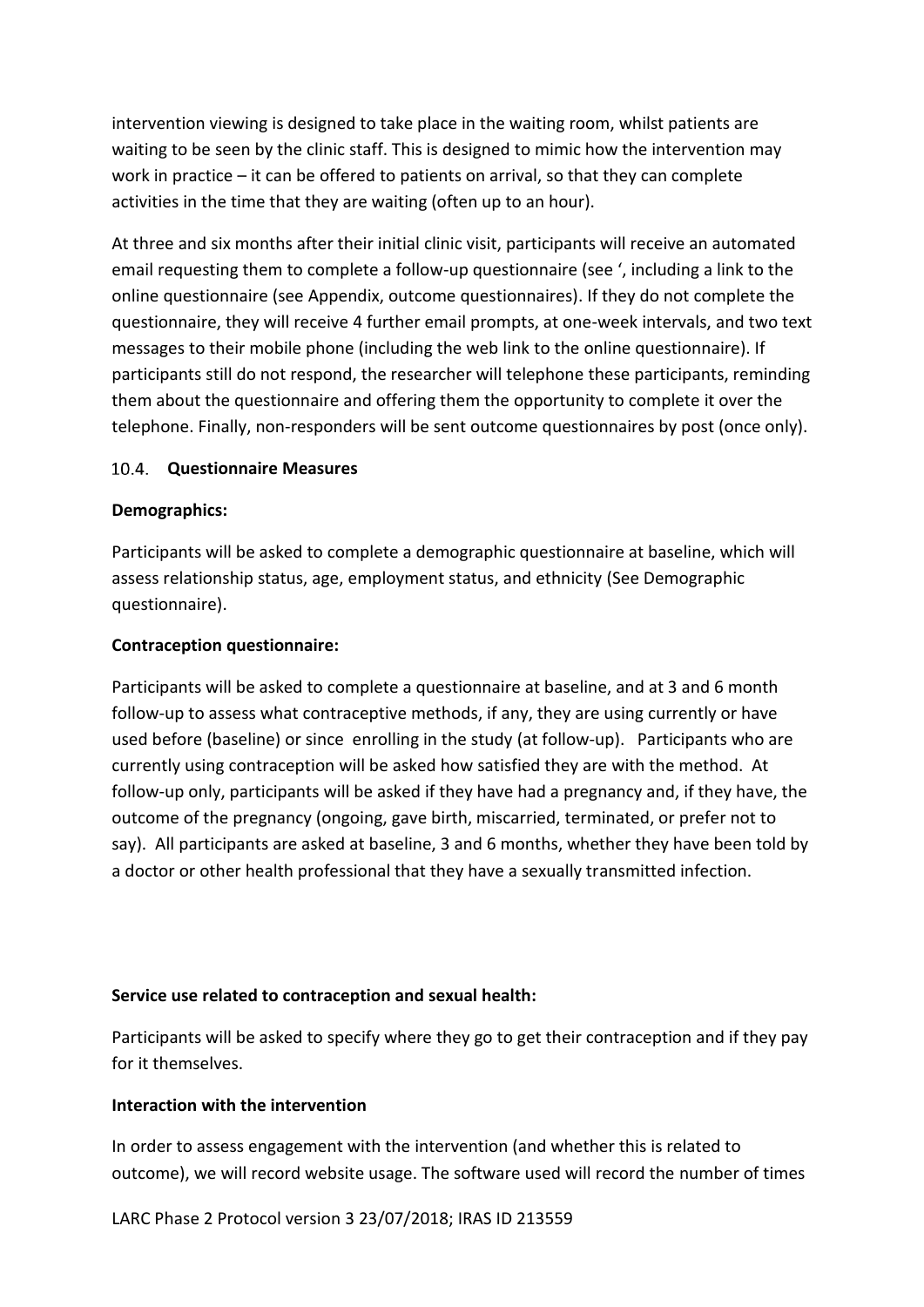each user visits the site, the amount of time spent on the site, the pages visited, and the amount of time spent on each page.

# **Methods to protect against sources of bias**

Participants will provide baseline data on the tablet device before randomisation. Once eligibility for the study is established, and baseline data are collected, allocation to intervention or control group will be determined from the randomisation list, and this will not be changeable by participants or researchers. Subsequent outcome data will be collected online using an emailed weblink to the online outcome questionnaire. Data will be saved on an encrypted server, and data exported will be identifiable by study ID numbers only. Most data collection procedures are therefore automatically blind to allocation to intervention or control group, since they are automated. Sealed envelope will grant access to group allocation only to those who need to know, to for data analysis.

To maximise retention, we plan to make phone calls to non-responders (conducted by the trial co-ordinator), and it could be that group allocation is revealed by participants during the phone call. Data analysis for the primary outcomes will be conducted by statisticians who are blinded to group allocation.

#### **Maximising retention**

Our experience in the Sexunzipped and Men's Safer Sex online RCTs indicates that follow-up by email is acceptable to participants with email accounts. The Txt2Stop smoking reduction trial obtained their excellent follow-up using multiple methods of contacting people;<sup>20</sup> similar methods will be used for the present study:

- 1. Automated Email, with 3 further follow-up emails at weekly intervals
- 2. 2 text messages at the same time as the last two emails
- 3. One phone call a week after the final email
- 4. One final questionnaire by post

We will offer participants a £10 voucher for filling in the online questionnaire at 3 months, and a further £10 for the 6 month follow-up questionnaire. Incentives (a shopping voucher) will be sent by email.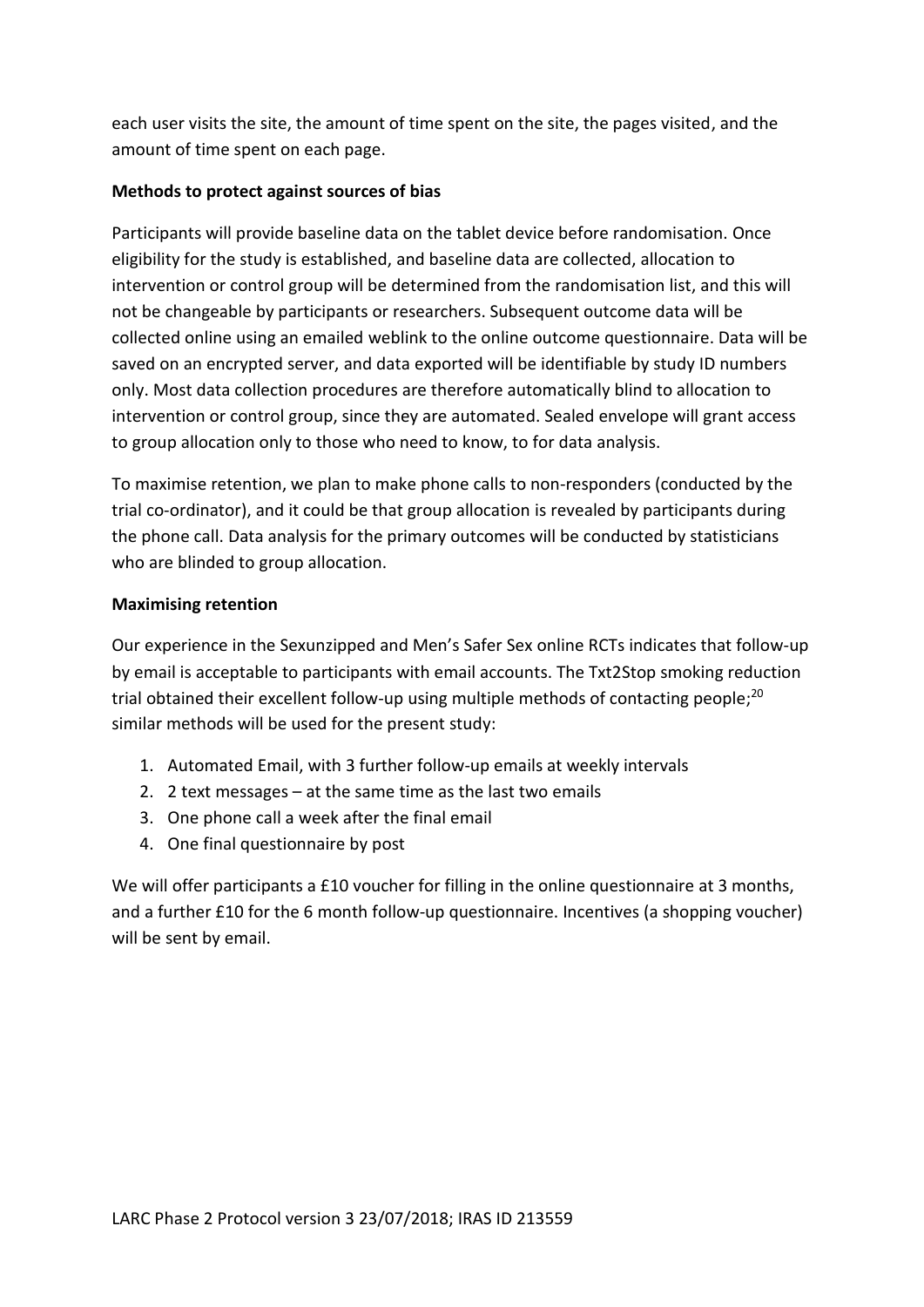#### **Figure 2 Follow-up procedures**



**Lost to follow-up**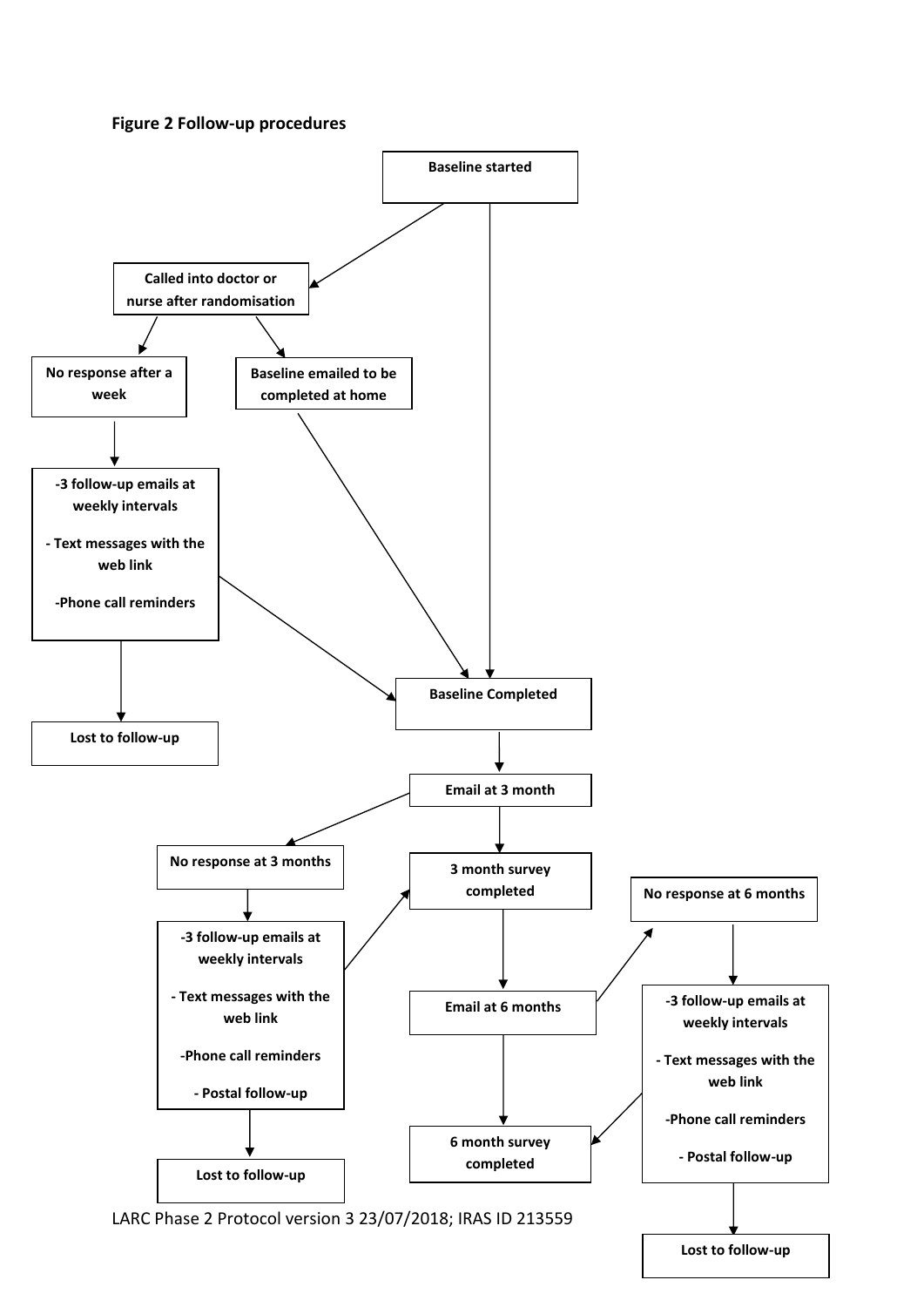# <span id="page-24-0"></span>**Pilot trial: Statistical analysis plan**

This is a pilot RCT with original primary aim of assessing the success of recruitment and retention, engagement with the intervention, and the acceptability of trial procedures to participants and clinic staff. Power calculations were performed based on data from the Sexunzipped online trial, and were described earlier.

Following the amended recruitment plan our analysis now focuses on the effect size for key outcomes including contraception choice, and satisfaction with contraceptive method.

#### **Statistical analysis**

Primary analysis will be by modified intention-to-treat – basing analysis on those who complete at least one follow-up outcome questionnaire. For each outcome listed earlier we will present the percentage of participants if the outcome is binary (e.g. use of LARC) or ordinal (e.g. effectiveness of method, satisfaction with method) and the mean if the outcome is a score (e.g. quality of life) together with a 95% confidence interval. These percentages and means will be reported separately by intervention and standard care arm, and in the case of follow-up rate and recruitment rate by setting.

To formally assess differences between arms we will use logistic regression (for binary outcomes), ordinal logistic regression (for ordinal outcomes) or linear regression (for scores) reporting adjusted intervention effect measures with 95% confidence intervals.

The primary outcome of LARC use at 6 months will be analysed among women in need of contraception (not pregnant or currently trying to become pregnant) and the primary outcome of satisfaction with method will be analysed among women who are using a method at 6 months. The primary outcome of LARC use at 6 months will be analysed stratified by LARC use at baseline, leading to three intervention effects: the effect in baseline LARC users, the effect in baseline non-users, and the overall effect adjusted for baseline LARC use. In the event that over 90% of baseline LARC users in the control arm are using a LARC method at 6 months (or no longer need contraception) then the primary effect measure for this outcome will be the intervention effect in non-LARC users as there is limited scope for improvement due to the intervention in the baseline LARC users. If conversely fewer than 90% of baseline LARC users in the control arm are using a LARC method at 6 months then the primary effect measure will be the overall adjusted intervention effect. A further subgroup analysis will be conducted for both primary outcomes to assess, based on testing an interaction term, whether the effect of the intervention varies by setting.

Primary comparisons between arms will be based on multiple imputation where outcomes at 6 months are imputed based on outcomes at 3 months for those participants who completed the 3 month outcome questionnaire but failed to complete the questionnaire at 6 months.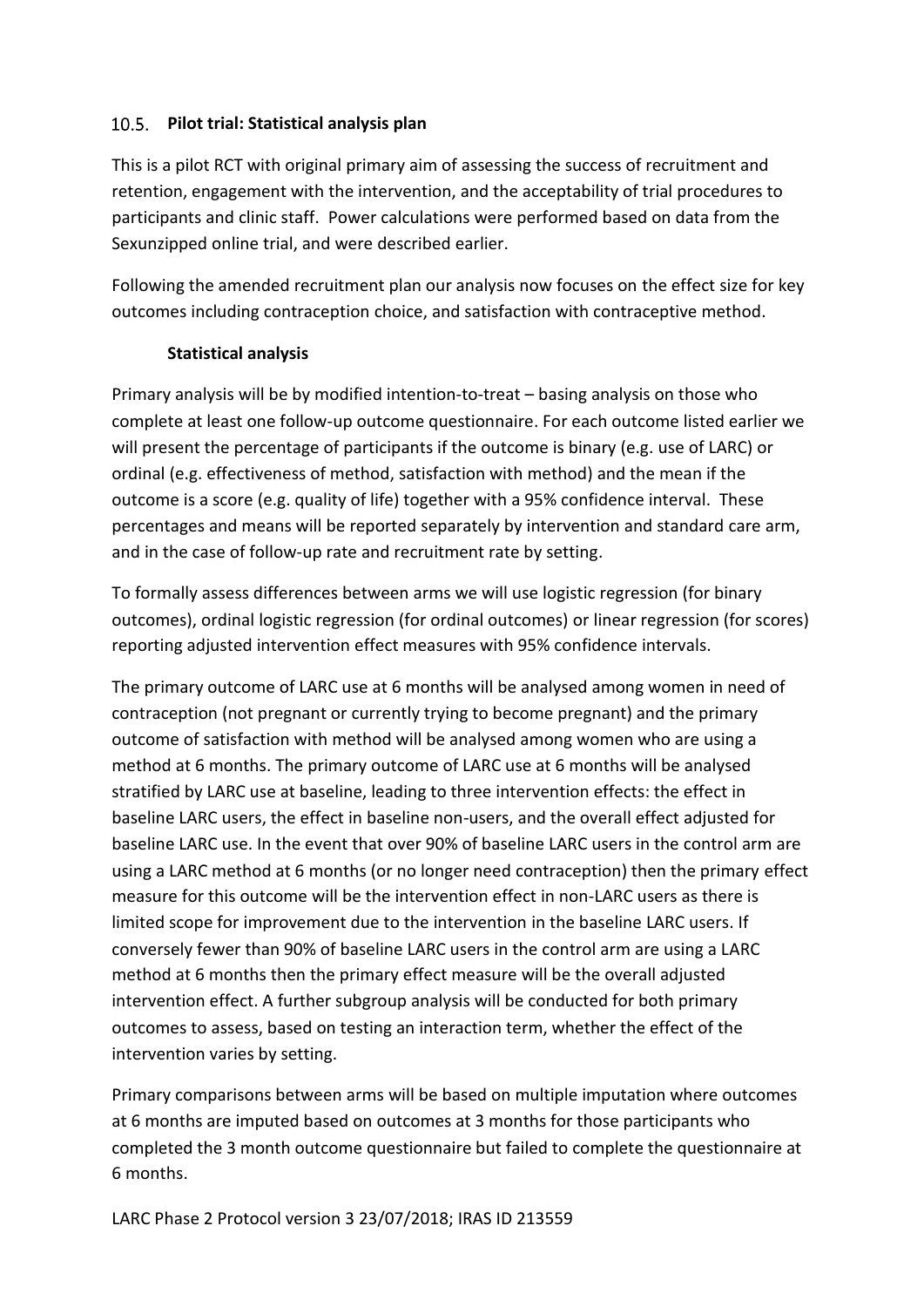#### **Health Economics**

<span id="page-25-0"></span>The primary analysis will be a budget impact analysis of the website and contraception reporting the total costs to each payer (NHS (primary care versus secondary care), local government, private and out of pocket). This will reported as total cost of contraception and pregnancy outcomes for a range of different population sizes. The analysis will conform to the ISPOR good practice guidelines for budget impact analysis.<sup>21</sup>

Costs will include the cost of contraception (NHS and out of pocket costs), including the cost of LARC implants, sexual health service use, sexual health related primary and acute care use and the cost of pregnancy related outcomes. Resource use collected as part of the trial will be costed based on published sources including Personal Social Services Research Unit (PSSRU) reference costs and British National Formulary. The cost of the website will include ongoing maintenance costs and how these might be incurred by organisations that wish to use the website in the future. This cost will be reported for a range of difference population sizes. Any costs that each setting might incur implementing the website will also be collected and reported. In addition to the budget impact analysis of total cost for each payer, we will report descriptive statistics for each cost type. We will calculate the average total health care cost of contraception per participant for the website compared to current practice at baseline and 6 months. 95% confidence intervals for each analysis will be reported based on suitable regression models and bootstrapping.

Recent work by Public Health England has also investigated the Return on Investment of contraception. This work includes 10 year costs of unintended pregnancies. Data from this tool will be used to calculate the wider 10 year costs of the contraception choices website compared to current practice for each payer.

#### <span id="page-25-1"></span>**Ethical Issues**

#### **Potential ethical issues and safety reporting**

This project aims to improve women's informed choice of contraception. We expect the trial to benefit trial participants as well as wider society.

Participants will receive detailed study information online while being led through the consent process on the trial software, including risks and benefits. Participants will have the chance to ask the researcher any further questions, to ensure that their consent is adequately informed.

As for phase I of the study, we feel that it is very important to take into account the views of women from the age of 15 in the evaluation of our website for contraceptive choice because approximately a fifth to a third of women have had sexual intercourse before the age of 16 and we want this study to help inform young women's first thoughts and choices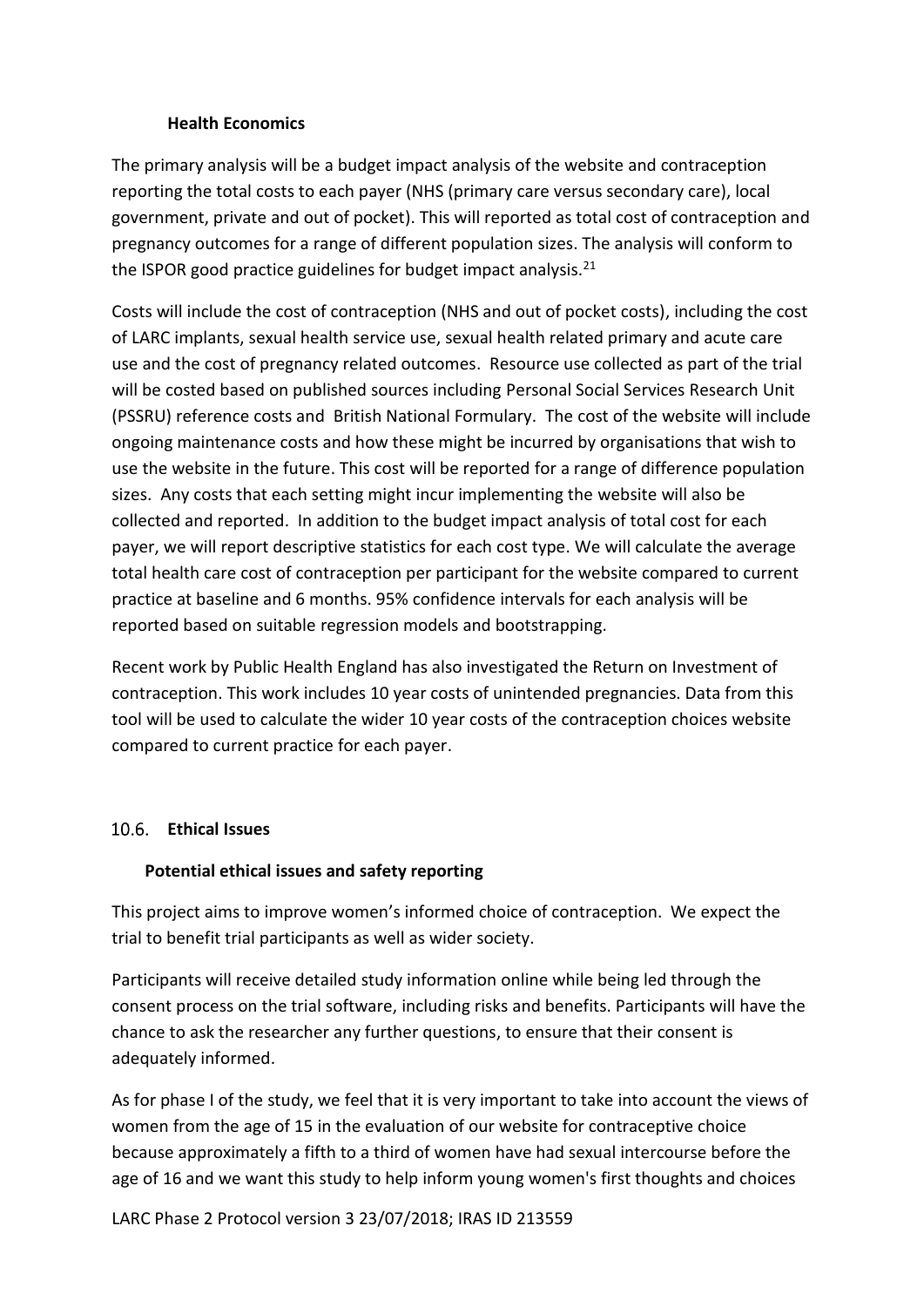about contraception. A substantial proportion of women attending specialist contraceptive services in particular are aged 15.

We will assess capacity to consent to the research (as for all women that we invite), by offering written study information and by answering any queries about the research. Young women may wish to discuss this with parents or guardians, and time will be offered for any participants to discuss the study with others. However, if women under 16 wish to discuss the study with others before registering, they would need to return to the clinic site in order to register, as registration can only be done through one of our project sites. In addition, we will not *require* parental consent, since young women may be excluded from the research if parental consent was required. We have extensive experience of conducting sexual health research with women aged under 16 who are able to give informed consent about participation without a parent or guardian's consent.

To investigate the possibility that women in the study may have switched from a barrier method (that protects against STI) to a non-barrier method (which might increase the risk of acquiring an STI), we ask about diagnosed STI at baseline and follow-up.

In addition, contraception may be viewed as a sensitive or embarrassing topic by some people, although the study questions about contraception do not differ from those that are asked in routine contraceptive consultations. However, we also ask three questions to assess sexual health and quality of life: these refer to 'sexual performance', 'sexual relationship' and 'sex life'. If participants express discomfort, anxiety or distress while completing the questionnaire, this will reported by the researcher or clinic / pharmacy staff (depending on who is present) as an adverse event in accordance with PRIMENT SOP-022. If a participant experiences an adverse event, such as feeling acutely dizzy or nauseated while using the intervention website, the researcher or clinician will assess whether this is likely to be causally related to the intervention or questionnaire and record it as an adverse event (non-causal) or an adverse reaction (causal). The duration of symptoms will also be recorded. We will be inviting comments about adverse events in free-text boxes on outcome questionnaires, and the trial manager may also become aware of problems resulting from the research via emails from participants. These sources of information will be monitored twice a week, and action taken if appropriate (see below).

All participants will be able to report any negative experiences relating to participation in the trial at any time, and they will be encouraged to report any such experiences as part of the final follow-up questionnaire. Participants who withdraw from the trial will also be invited to report any negative experiences relating to their decision. Any negative experiences will be considered adverse events in the trial.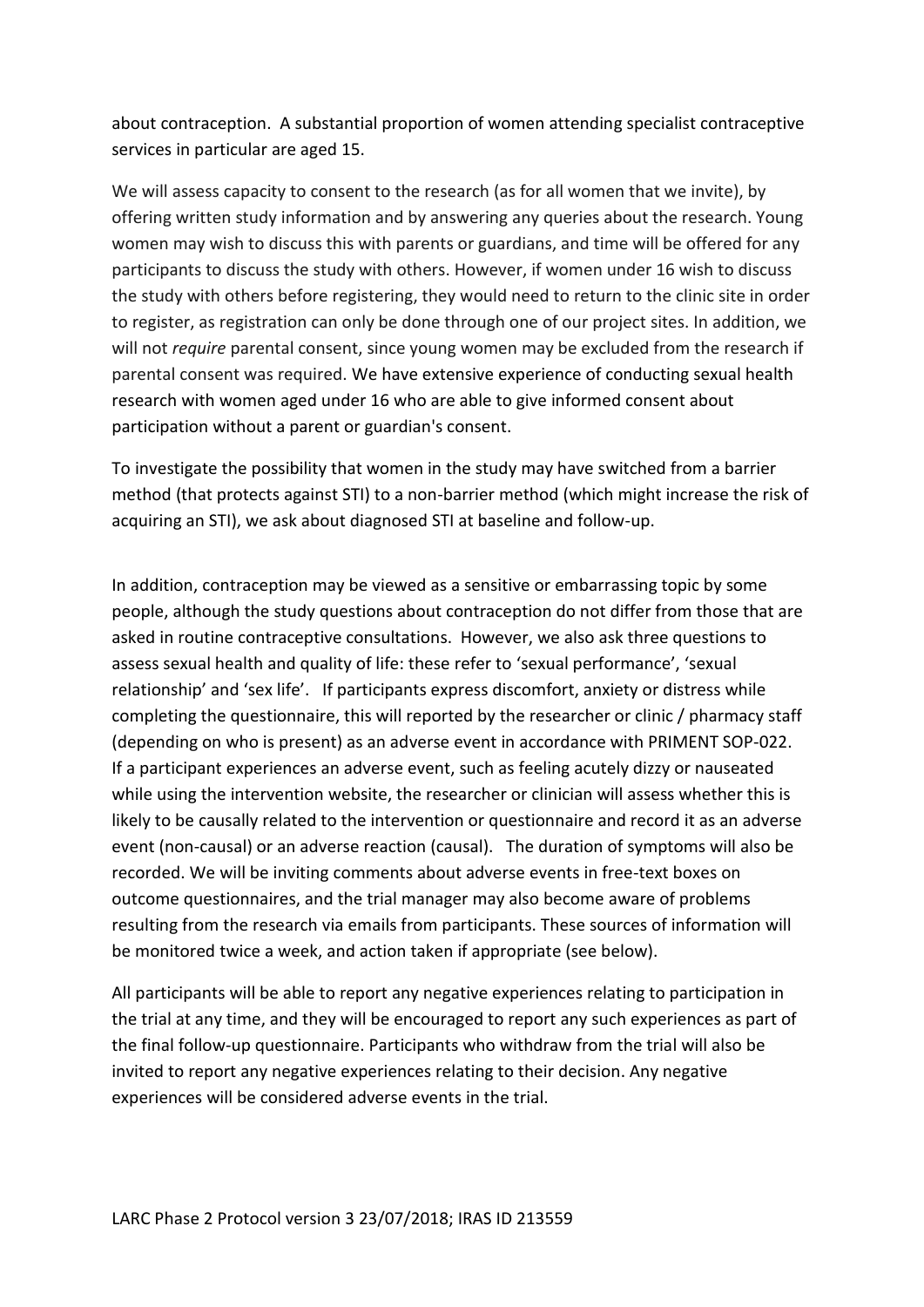<span id="page-27-0"></span>We will discuss all concerns with at least one other member of the research team, and consider referral to social services if this is felt to be in the person's best interests (even if this is against their wishes), particularly if they are under the age of 18.

# **Method: Qualitative evaluation of trial procedures**

The main aim of qualitative evaluation is to provide a patient and staff perspective on trial procedures, to inform the optimum design of a future full-scale RCT.

We will conduct qualitative interviews with 1) a sample of **trial participants**, and 2) **staff members** at each of the research sites, to assess the following:

# **Women's views:**

- Are the online trial procedures acceptable to participants? E.g. the process of online registration and consent, the receipt of incentives, completing online questionnaires, contact and follow up by email, text and post
- What are women's views of the intervention?
- How might trial procedures be improved, to optimise retention in a full-scale trial?

# **Clinic staff views:**

- Are recruitment procedures acceptable to staff? E.g., the process of referring patients to register electronically for the study, identifying suitable patients
- How might recruitment procedures be improved, to optimise recruitment to a fullscale trial?
- What are staff views on the feasibility and usefulness of a contraceptive choice website in each clinic setting?

**Sampling Women:** Once we have reached our target recruitment (400 women), we will enrol a further 40 women (eight from each site) into the trial. Participants in this study will have the same experience of the research as those in the pilot trial, except for the following:

- **Accelerated follow-up and interview**: the 40 participants in this qualitative process evaluation will be emailed a link to the follow-up online questionnaire at two weeks only, instead of at 3 and 6 months.
- **Qualitative interview:** Consent will be sought to interview 4-5 participants at each site at one month after the 2-week follow-up questionnaire or one month after giving birth for post-natal women.

Women consenting to take part in this qualitative study will be offered a £10 voucher (delivered via email) for completing the 2-week online questionnaire, and an additional £20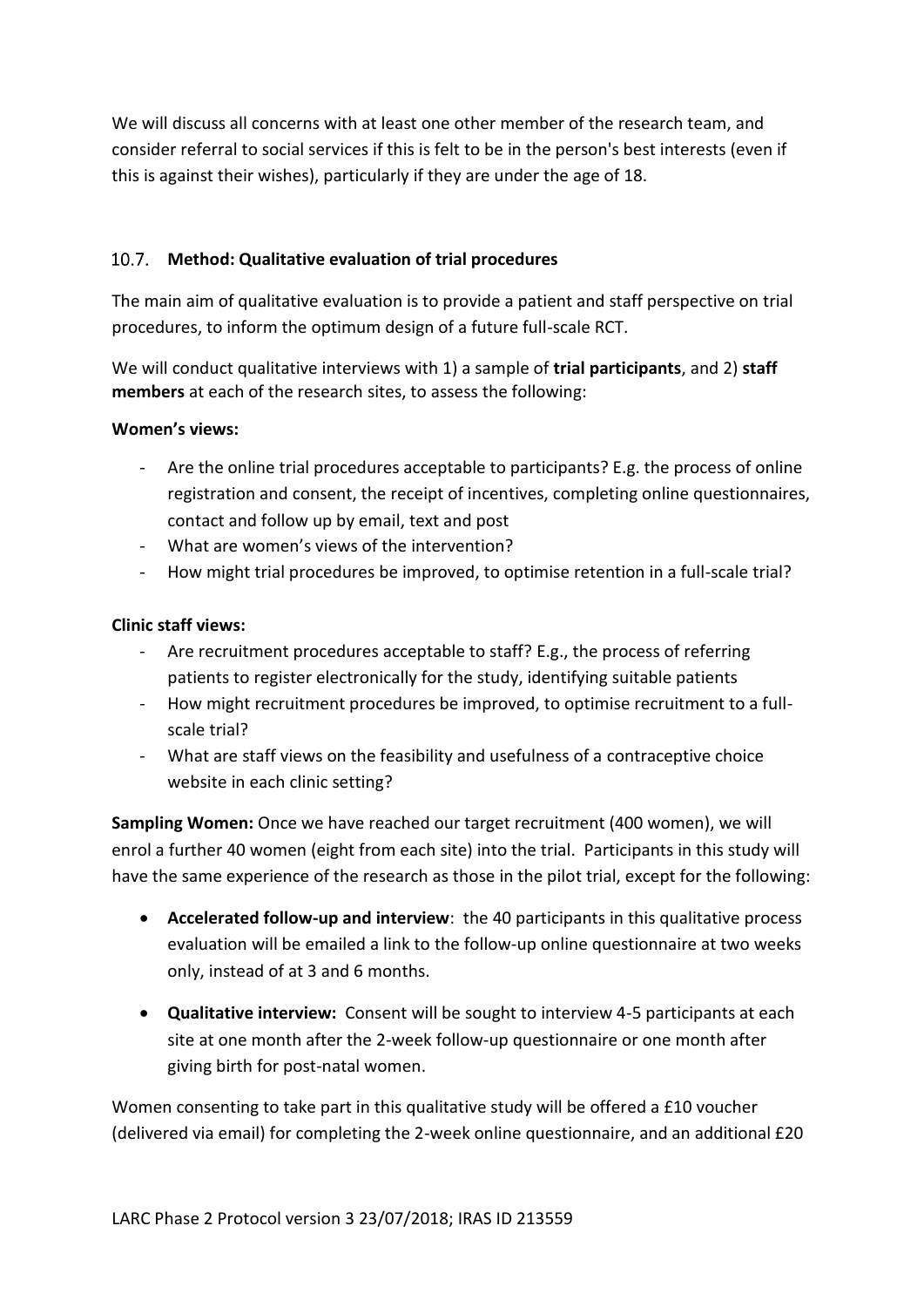cash token of appreciation if they are also interviewed (which will cover any necessary travel expenses).

**Sampling Clinic Staff:** A sample of 15 staff members at different grades will be selected from the research sites (three per site). We will identify relevant staff to interview, i.e. those who have had most dealings with the intervention. Clinical staff are not expected to identify these individuals by themselves.

**Data collection:** All interviews will be audio recorded and transcribed, with participants' permission.

**Data Analysis:** Data will be coded thematically and analytic notes made, focusing on areas defined by the topic guide as well as emergent themes.

#### *Invitation to interview*

Following collection of two-week follow-up data, (or after failure to respond to repeated invitations to complete the follow-up questionnaire), potential participants will be sent an email inviting them to participate in an interview. A study information sheet will be attached. Those who express an interest will be contacted by telephone to give more information and arrange an interview.

Those who do not respond to the initial email will be sent an additional email one week later. Those who do not respond to the additional email will be contacted by telephone after one week. This will ensure that participants who may have changed their email address will still be given the opportunity to participate in an interview. One further attempt will be made to contact participants by telephone if there is no response.

#### **Staff**

All staff members involved in the recruitment to the trial will be invited verbally, via email, or via telephone to participate in an interview.

#### **Inclusion/exclusion criteria**

#### **Participants**

Women aged 15 to 30 years seeking contraceptive care or otherwise at risk of unintended pregnancy, attending one of the study sites for contraceptive advice or supplies, able to read English, have an active email account and access to the internet. (Same criteria as above for the pilot trial).

# **Staff**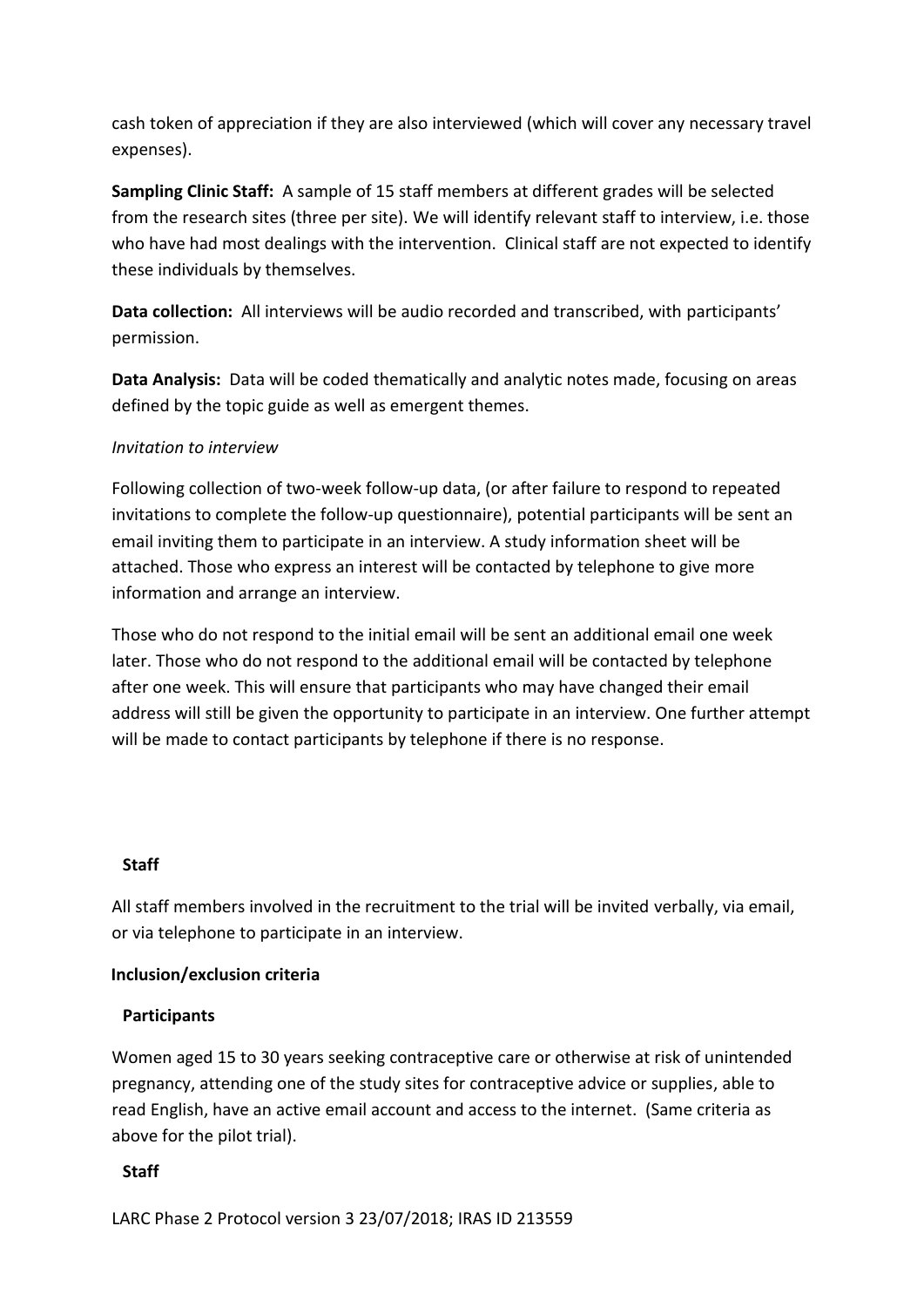Sexual health clinic staff members will be eligible for interview if they were involved with the trial recruitment processes in any of the three research sites (e.g., handing leaflets to participants, identifying and inviting suitable patients, assisting in the registration and consent process).

#### **Procedures**

All interviews will be conducted by a research associate from UCL who was not involved in the trial conduct in any way.

#### **Participants**

Participant interviews will be conducted either at clinic site premises in a side room, at locations within UCL, or via telephone or Skype. A mutually convenient time and place will be arranged with each participant. On arrival at the interview, participants will be asked to re-read the information sheet (which they will have previously received via email), and asked to sign an informed consent form. Those who participate in a telephone or Skype interview will be asked to submit a signed consent form via post, fax, or email in advance of the interview. A semi-structured interview schedule will be used to guide the interview, to promote exploration of participants' experiences of being involved in the trial and their opinions of the content and usefulness of the intervention website (see Topic Guide). All interviews will be audio recorded and transcribed, with participants' permission.

#### **Staff**

Staff interviews will largely be conducted at the clinic sites in a side room; however, some may be conducted via Skype or telephone. A mutually convenient time for the interview will be arranged. Staff members will be given an information sheet prior to the interview, and will be asked to sign an informed consent form before the interview commences. A semistructured interview schedule will be used to guide the interview, to promote exploration of staff members' experiences of being involved in the trial, and their views of the feasibility and usefulness of a sexual health website in the waiting room of a sexual health clinic (see Topic Guide). All interviews will be audio recorded and transcribed.

#### **Materials**

A semi-structured interview schedule will be used for the interviews, with different versions for participants and staff members. The interview schedule for the participant interviews will assess opinions of the trial in general, knowledge about the trial purpose (to assess remembering), opinions of the online registration and consent process, opinions of the online questionnaires, and opinions about contact by email, text message, telephone or post. Those in the intervention condition will also be asked their opinion of the intervention website. Those in the control group (who received usual clinic care) will be shown the website and asked their opinions of it.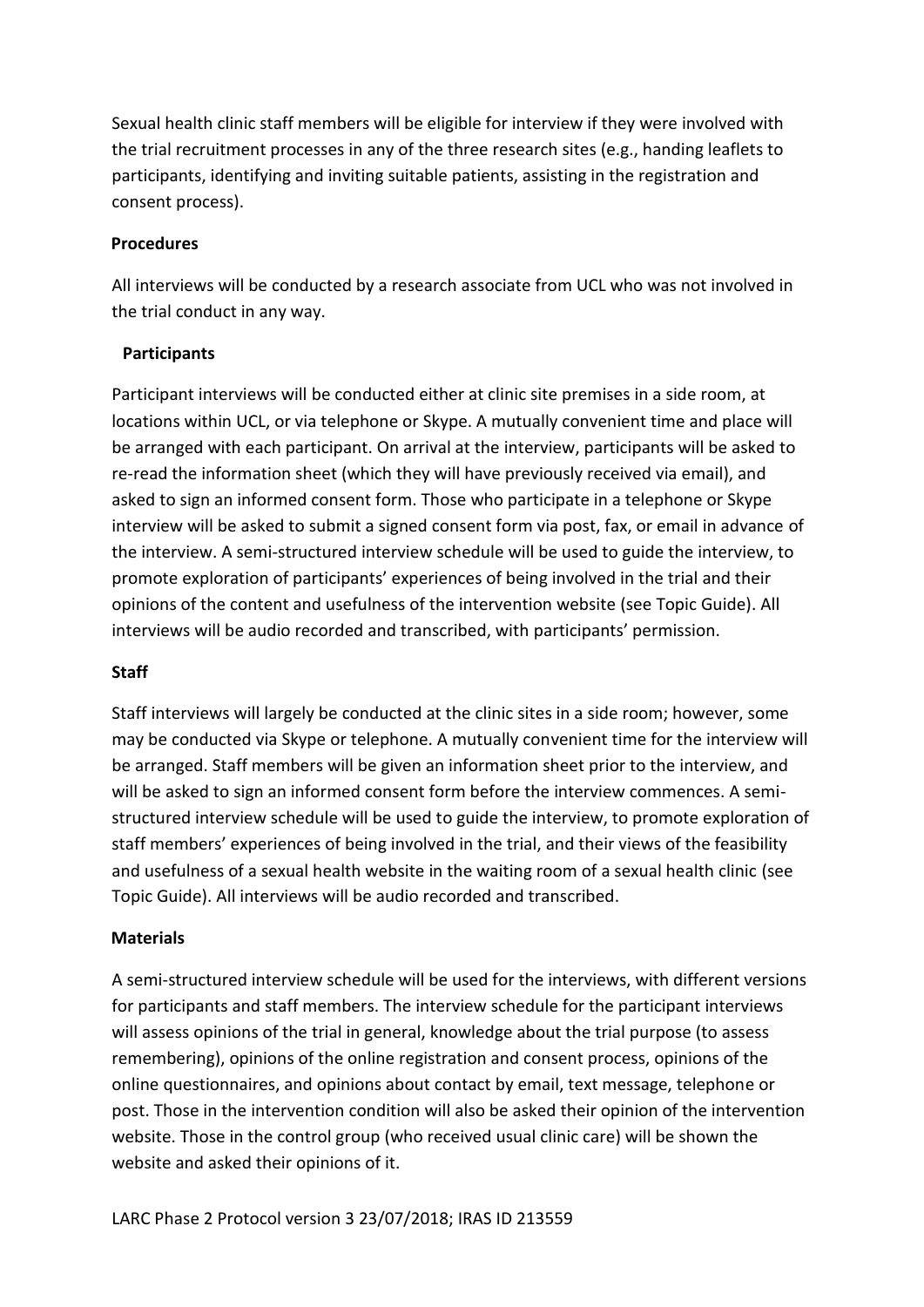The interview schedule for the staff member interviews will focus on opinions of the trial recruitment processes, their experience of the laptop and intervention website in the waiting room, any challenges they experienced, how the procedures might be improved to make recruitment easier and/or more successful, and their views on the content of the intervention website and its place in the patient journey through a sexual health clinic visit.

Data will be analysed as the study progresses, and findings will be incorporated into the interview schedule.

#### **Analysis**

Data will be coded thematically and analytic notes made, focusing on areas defined by the topic guide as well as emergent themes.

#### **Ethical issues: qualitative interviews**

#### Young women

There is a risk that participants may feel uncomfortable embarrassed or distressed when participating in qualitative interviews.

Prior to giving consent, participants will be given information about the nature of the study, and informed that they do not have to answer any questions that they do not wish to, and that they can withdraw from the study at any point. Participants will also be informed that their responses will remain entirely confidential, and will not be linked to their name at any point. The interviews will focus on the processes of participating in the trial and also on the content of the website. Interviews will be conducted sensitively, and the interviewer will maintain a non-judgemental attitude throughout. Participants will be informed that they do not have to answer all the questions if they don't want to, and that they are free to stop the interview at any time if they wish. The information sheet given to those who participate in the interview will contain contact details of organisations that can give advice and support regarding sexual health.

If participants express embarrassment, anxiety or distress during interviews, this will reported by the researcher as an adverse event in accordance with PRIMENT SOP-022. If a participant experiences an adverse event, such as feeling acutely dizzy or nauseated while taking part in an interview, the researcher or clinician will assess whether this is likely to be causally related to the interview and record it as an adverse event (non-causal) or an adverse reaction (causal). The duration of symptoms will also be recorded.

Interviews will be facilitated sensitively, setting ground rules for mutual respect and nonjudgmental stances about lifestyle or behaviour choices at the start. We will try to ensure that all participants feel free to contribute, and also ensure that participants know that they are free to stop an interview or leave a focus group at any time if they wish. The research team have many years of experience in conducting interviews and facilitating focus groups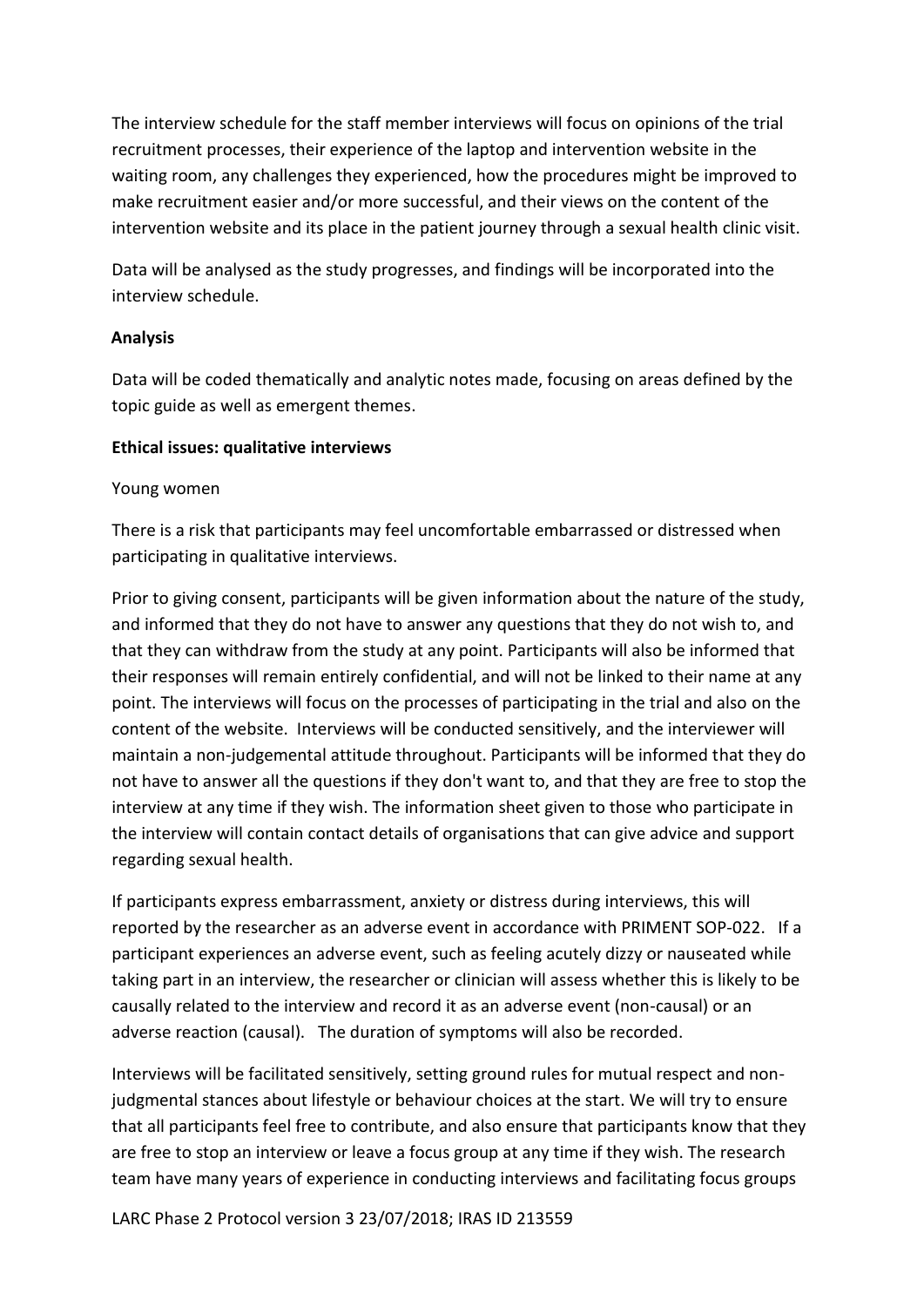on sexual health topics. Also, people often find taking part in interviews a very positive and helpful experience.

# <span id="page-31-0"></span>10.8. Data management

All data will be handled in accordance with the UK Data Protection Act 1998.

We will be using UCL's Data Safe Haven, a service providing a technical solution for storing, handling and analysing identifiable data. It has been certified to the ISO27001 information security standard and conforms to the NHS Information Governance Toolkit. Built using a walled garden approach, where the data is stored, processed and managed within the security of the system, avoiding the complexity of assured end point encryption. A file transfer mechanism enables information to be transferred into the walled garden simply and securely.

The Outcome questionnaires will not bear the participant's name or other personal identifiable data. The participant's initials and trial identification number, will be used for identification. [encrypted submission online]

Participant contact details and details of interview arrangements will be kept in a locked filing cabinet on university premises. Audio recordings and transcripts of interviews will be only identifiable by participant ID number, and will be stored on a password protected university computer, and backed-up to an encrypted pen drive. During transcription, all identifiable information will be omitted (e.g., place of work). Any quotations in publications and reports will be completely anonymised.

The delegation log will identify all those personnel with responsibilities for data collection and handling, including those who have access to the trial database.

# **Qualitative data analysis** (see above):

All interviews will be audio recorded and transcribed, with permission. Data will be coded thematically and analytic notes made, focusing on areas defined by the topic guide as well as emergent themes. Data will be deleted from the device.

# <span id="page-31-1"></span>**Informed consent form and information sheet**

Informed consent will be obtained using a standardised Participant Information Sheet (PIS) and consent form (both integrated into the trial software), which will be approved by the ethics committee and local NHS Research and Development offices. Copies are attached.

All participants included in the trial will be asked for their consent to take part and for their contact details to be used to communicate with them (e.g., for follow-up questionnaires, and reminders to use the website. Participant responses to the questions about consent will be stored with their personally identifiable data (name, contact details), in order for a record to be kept of each individual's consent. We will ensure that all research procedures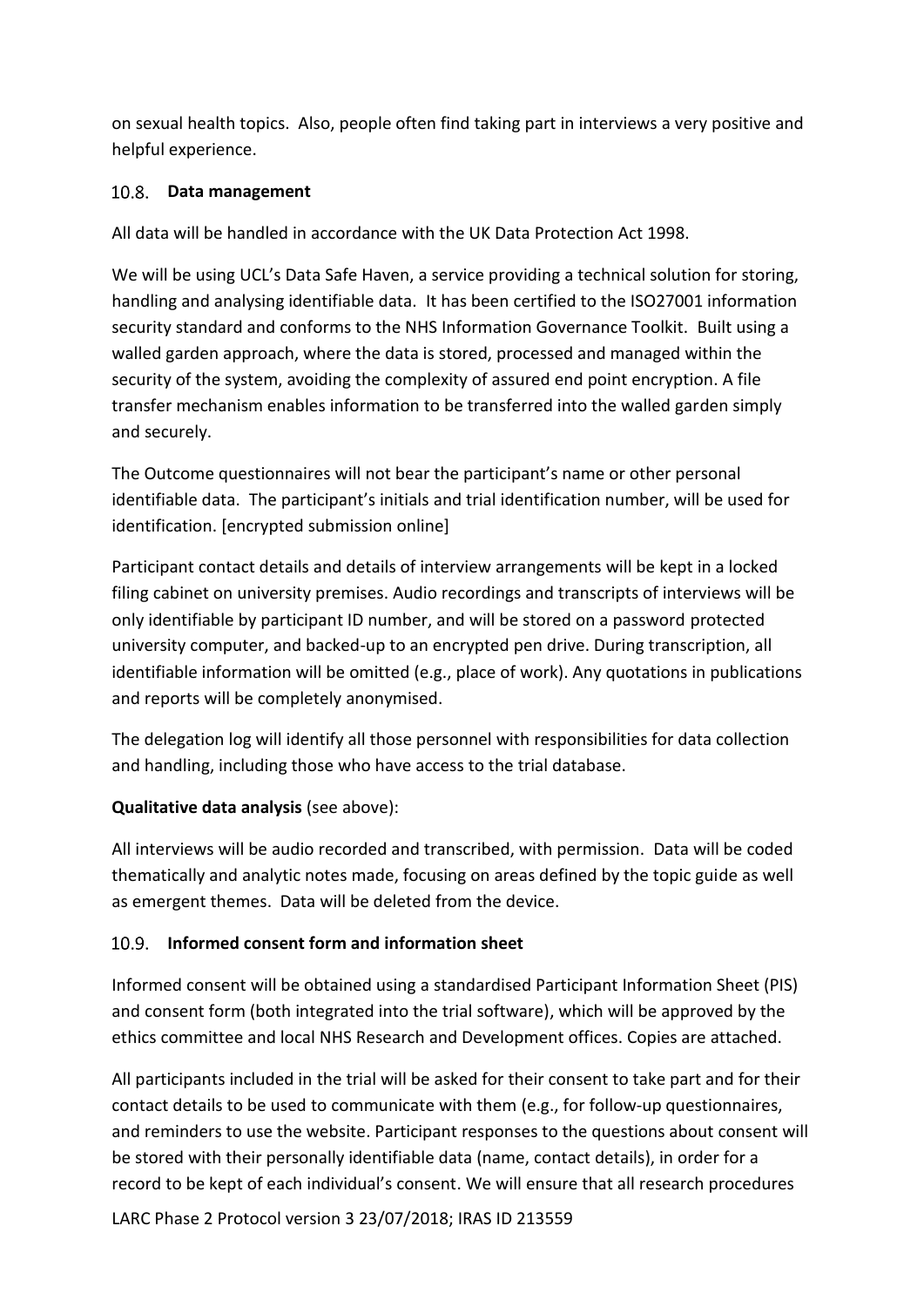meet the highest standards for data protection and confidentiality, storing data on an encrypted server. We will give participants the contact details for support organisations in case they are needed, and follow protocols to ensure the safety and wellbeing of participants under the age of 18 who may be at risk of harm.

# <span id="page-32-0"></span>10.10. Monitoring

The trial will be overseen by a Trial Management Group (TMG) that meets monthly. Their role will be to advise about all issues to do with the design and conduct of the trial.

The trial is to be conducted in association with PRIMENT clinical trials unit, which is a UK Clinical Research Collaboration registered clinical trials unit, and has experience of working on e-health trials. Representatives from PRIMENT are members of the TMG (including a statistician, a health economist, and a trialist), and they will be strongly involved in the conduct of the trial and analysis of trial data.

Our trial has been designated a 'low risk trial' by PRIMENT, in terms of the potential risks to the safety and wellbeing of women who participate in this trial, since there are low risks involved in having access to a digital intervention to improve choice of contraception. As such, the trial would normally be monitored for subject safety through robust internal process rather than scrutinised by an external data safety and monitoring board. The funding body (the Department of Health) have therefore agreed that there is no need for an active independent data-monitoring committee; rather we have appointed a 'silent' DMC that could be called upon if any unforeseen issues arise. The trial will also be monitored by an independent Trial Steering committee (TSC). The TSC will meet twice a year, and will ensure that the research is conducted to a high standard, adheres to the principles of GCP ensure that patient interests are prioritised.

#### **Interim analyses and stopping rules**

The TMG, including the trial statistician, will meet monthly at the start of the trial and then quarterly on completion of recruitment to monitor the conduct and progress of the trial. Adverse events will be presented at each TMG meeting, and the TMG will be able to invite the (otherwise 'silent') DMC to meet at any point if there are concerns. The DMC may then request a formal interim analysis of adverse events and trial outcomes by study arm on which to judge whether the trial should continue or close. There are no formal stopping rules.

#### <span id="page-32-1"></span>**Data Handling and Analysis**

A database will be prepared by an external vendor, Sealed Envelope (provider of clinical trial database systems) that will include a facility for online data entry direct by participants.

All electronic data will be handled according to the Data Protection Act 1998 as well as Priment SOP for Data Handling.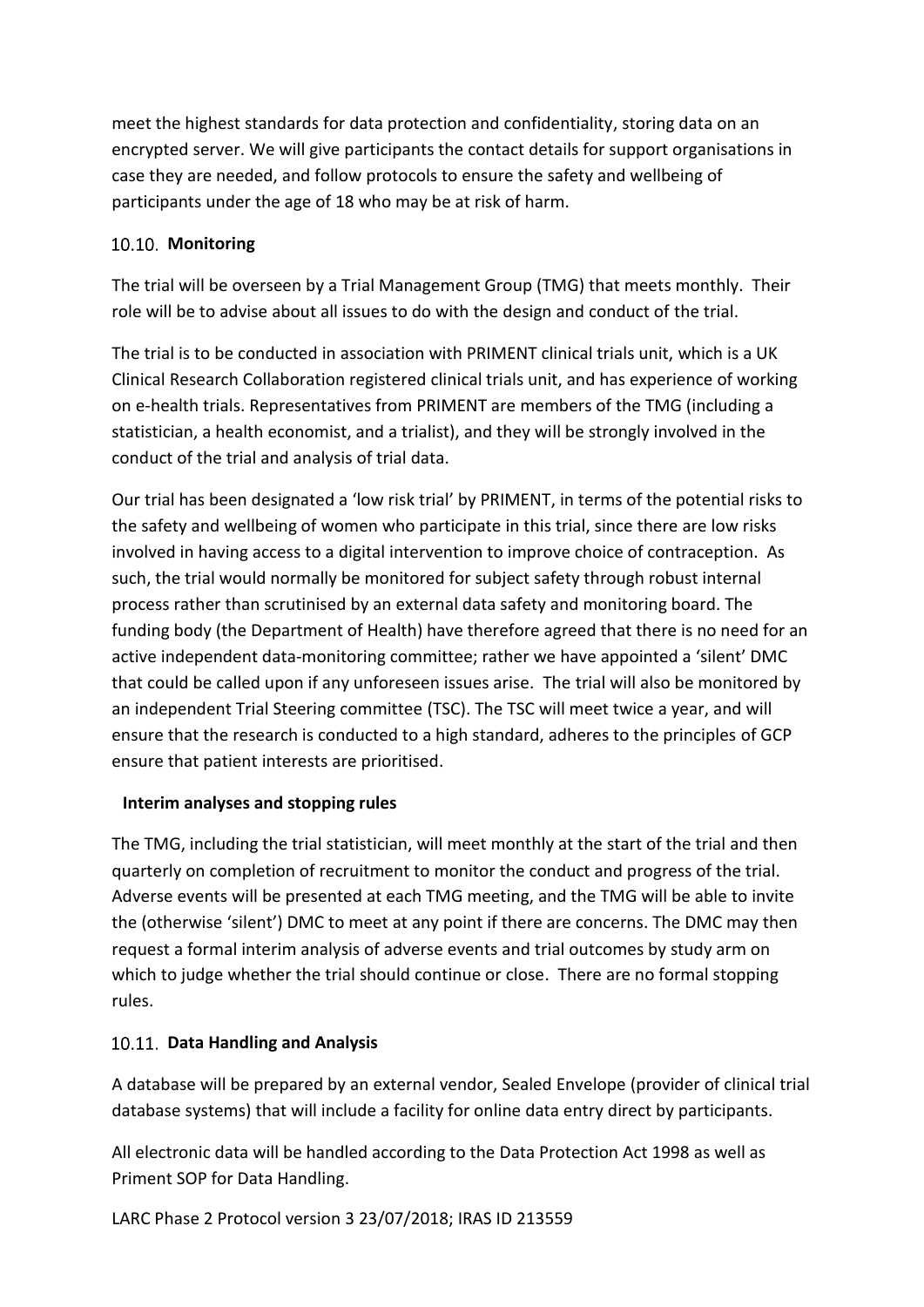Data analysis will be performed under the supervision of the trial statistician. Data analysis will be completed independently from data entry. A data analysis plan will be agreed before the database is locked.

# <span id="page-33-0"></span>**Expertise**

All members of the research team will have undergone Good Clinical Practice training. The research team (chief investigator and trial manager) have extensive experience of conducting interviews in the area of sexual health. We will ensure that the research assistant who will be employed to undertake these interviews will have adequate experience in this area. They will receive any necessary training prior to commencing the interviews, and receiving continual mentoring (by the research team) throughout this study.

#### <span id="page-33-1"></span>**11. NAMES OF COMMITTEES INVOLVED IN TRIAL**

| Professor | Judith Stephenson   | Margaret Pyke Professor of Sexual and Reproductive     |
|-----------|---------------------|--------------------------------------------------------|
|           |                     | Health, Institute for Women's Health, UCL              |
| Dr        | Greta Rait          | Reader, UCL                                            |
| Dr        | Patricia Lohr       | Medical Director, British Pregnancy Advisory Service   |
| Ms        | Rachael Hunter      | Principal Research Associate, UCL                      |
| Professor | Ann Blandford       | UCL Interaction Centre, UCL                            |
| Dr        | <b>Andrew Copas</b> | Reader in Medical Statistics, UCL                      |
| Dr        | Julia Bailey        | Senior Clinical Lecturer, Primary Care and Population  |
|           |                     | Health, UCL                                            |
| Professor | Sandy Oliver        | Professor of Public Policy, Childhood, Families and    |
|           |                     | Health, UCL                                            |
| Professor | Jill Shawe          | Professor of Maternal and Family Health, University of |
|           |                     | Surrey                                                 |
| Professor | Christopher Bonell  | Professor of Public Health Sociology, London School of |
|           |                     | <b>Hygiene and Tropical Medicine</b>                   |
| Dr        | Chris Wilkinson     | Medical Director, Margaret Pyke Trust                  |
| Mr        | Johnathan Poon      | Pharmacist, Green Light Pharmacy                       |
| Ms        | Ana Gubijev         | Research Associate, Institute for Women's Health, UCL  |
| Ms        | Vas James           | Research Coordinator, Institute for Women's Health,    |
|           |                     | <b>UCL</b>                                             |

#### **Project Advisory Group**

#### **Silent Data Management Committee**

| Dr        | <b>Sharon Cameron</b> | Consultant Gynaecologist, Co-Director of Clinical                |
|-----------|-----------------------|------------------------------------------------------------------|
|           |                       | <b>Effectiveness Unit</b>                                        |
| Professor | Jonathan Ross         | Professor of Sexual Health and HIV                               |
| Ms        | Nadine Marlin         | Statistician, Pragmatic Clinical Trials Unit, Centre for Primary |
|           |                       | Care and Public Health                                           |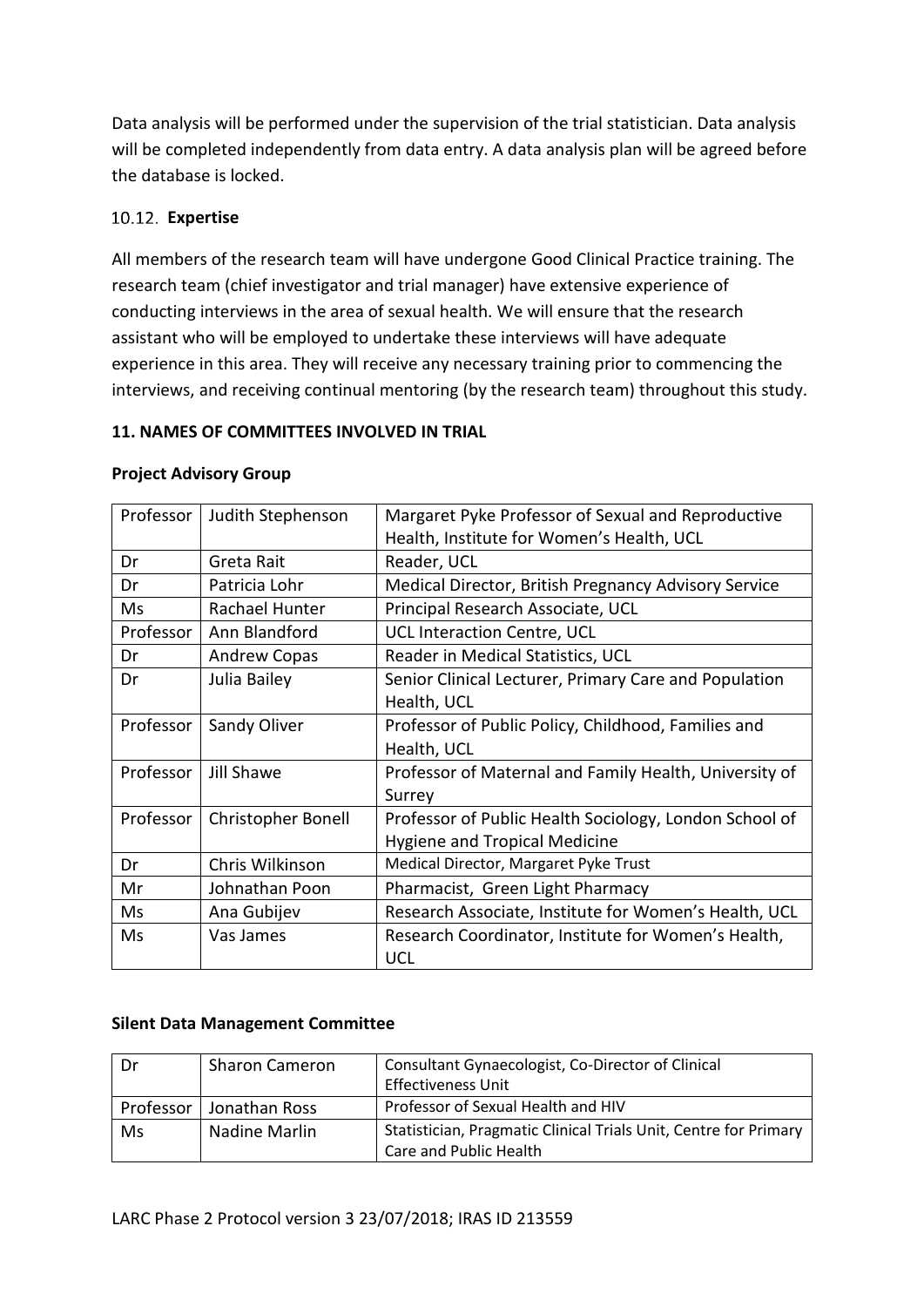#### **Steering Committee**

| Professor | Gene Feder      | Professor of primary health care, Centre for Academic<br>Primary Care, School of Social and Community<br>Medicine<br>University of Bristol |
|-----------|-----------------|--------------------------------------------------------------------------------------------------------------------------------------------|
| Dr        | Leanne Morrison | Research Fellow, Academic Unit of Psychology, Faculty<br>of Social, Human and Mathematical Sciences<br>University of Southampton           |
| Dr        | Mary Barker     | Associate Professor of Psychology MRC Lifecourse<br><b>Epidemiology Unit</b><br>University of Southampton                                  |
| Professor | Cynthia Graham  | Professor of Sexual and Reproductive Health,<br>Department of Psychology<br>University of Southampton                                      |

#### **Trial Management Committee**

| Professor | Judith Stephenson   | Margaret Pyke Professor of Sexual and Reproductive      |
|-----------|---------------------|---------------------------------------------------------|
|           |                     | Health, Institute for Women's Health, UCL               |
| Dr        | Greta Rait          | Reader, UCL                                             |
| Dr        | Rachael Hunter      | Principal Research Associate - Health Economics, UCL    |
| Dr        | <b>Andrew Copas</b> | Reader in Medical Statistics, UCL                       |
| Dr        | Julia Bailey        | Senior Clinical Lecturer, Primary Care and Population   |
|           |                     | Health, UCL                                             |
| Ms        | Shabana Khan        | IT Database Developer, UCL Priment Clinical Trials Unit |
| Ms        | Nataliya Brima      | Data Mananger/Research Associate (Medical Statistics)   |
|           |                     | Centre for Sexual Health & HIV Research                 |
|           |                     | Research Department of Infection and Population Health, |
|           |                     | <b>UCL</b>                                              |
| Ms        | Natalia Lago        | Senior Trial Manager, UCL Priment Clinical Trials Unit  |
| Ms        | Ana Gubijev         | Research Associate, Institute for Women's Health, UCL   |
| Ms        | Vas James           | Research Coordinator, Institute for Women's Health,     |
|           |                     | <b>UCL</b>                                              |

# <span id="page-34-0"></span>**12. DEFINITION OF END OF TRIAL**

The end of the trial will be the date of the last follow-up by the last participant. The control group will have access to the website after the end of the trial for a period of 3 months, but no participant data will be collected during this time.

#### <span id="page-34-1"></span>**13. DATA OWNERSHIP**

At the end of the trial, the data belongs to the Joint Research Office at University College London.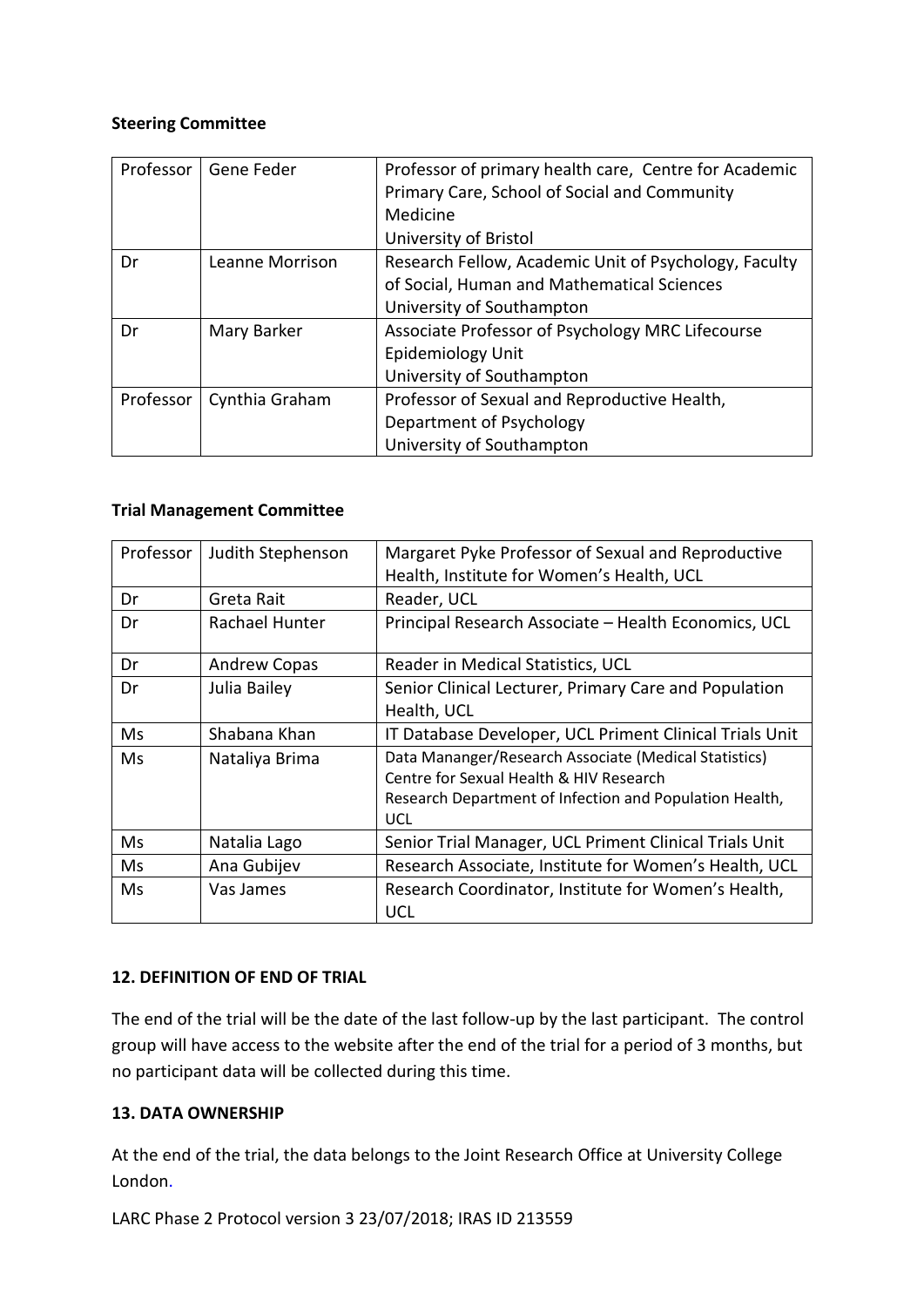#### <span id="page-35-0"></span>**14. INDEMNITIES/INSURANCE**

University College London is the research sponsor, and indemnity insurance certificates have been obtained from them.

University College London holds insurance against claims from participants for injury caused by their participation in the clinical trial*.* Participants may be able to claim compensation if they can prove that UCL has been negligent. However, as this clinical trial is being carried out in an NHS organisation or an organisation contracted to the NHS, the NHS organisation or organisation contracted to the NHS continues to have a duty of care to the participant of the clinical trial. University College London does not accept liability for any breach in the NHS organisation or an organisation contracted to the NHS's duty of care, or any negligence on the part of NHS organisation employees. This applies whether the NHS organisation is an NHS Trust or otherwise.

Participants may also be able to claim compensation for injury caused by participation in this clinical trial without the need to prove negligence on the part of University College London or another party. Participants who sustain injury and wish to make a claim for compensation should do so in writing in the first instance to the Chief Investigator, who will pass the claim to the Sponsor's Insurers, via the Sponsor's office.

NHS organisation selected to participate in this clinical trial shall provide clinical negligence insurance cover for harm caused by their employees and a copy of the relevant insurance policy or summary shall be provided to University College London, upon request.

#### <span id="page-35-1"></span>**15. INTELLECTUAL PROPERTY RIGHTS/PUBLICATION POLICY**

All background intellectual property rights (including licences) and know-how used in connection with the study shall remain the property of the party introducing the same and the exercise of such rights for purposes of the study shall not infringe any third party's rights.

All intellectual property rights and know-how in the protocol and in the results arising directly from the study, but excluding all improvements thereto or clinical procedures developed or used by each participating site, shall belong to UCL. Each participating site agrees that by giving approval to conduct the study at its respective site, it is also agreeing to effectively assign all such intellectual property rights ("IPR") to UCL and to disclose all such know-how to UCL.

Each participating site agrees to, at the request and expense of UCL, execute all such documents and do all acts necessary to fully vest the IPR in UCL.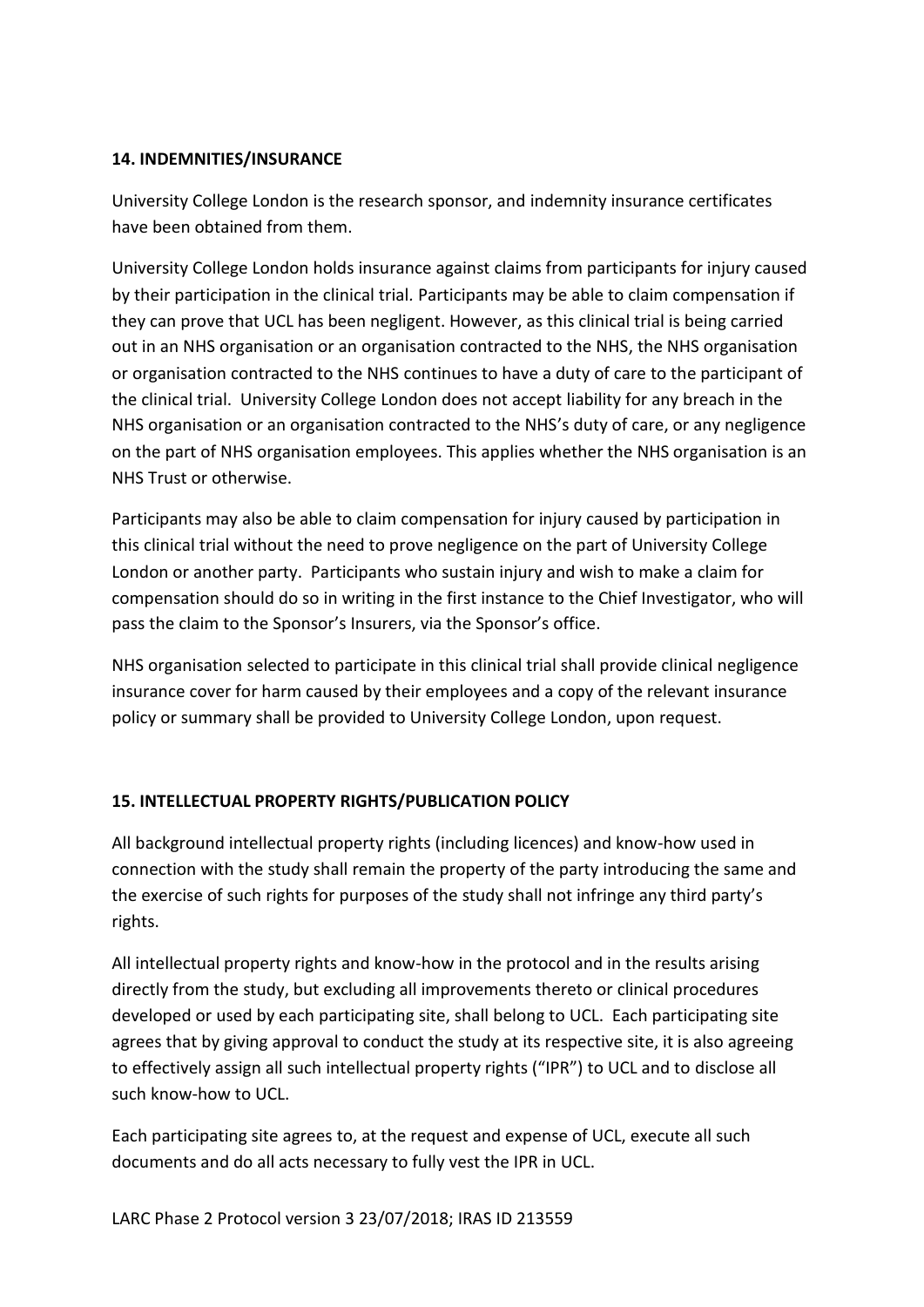Nothing in this section 9 shall be construed so as to prevent or hinder the participating site from using know-how gained during the performance of the study in the furtherance of its normal activities of providing or commissioning clinical services, teaching and research to the extent that such use does not result in the disclosure or misuse of confidential information or the infringement of an intellectual property right of UCL. This does not permit the disclosure of any of the results of the study, all of which remain confidential.

# <span id="page-36-0"></span>**16. FUNDER**

This trial is funded by a Health Technology Assessment grant from the National Institute for Health Research (13/79/09)

# <span id="page-36-1"></span>**17. PUBLIC AND PATIENT INVOLVEMENT**

Patient and Public Involvement is embedded throughout the project including: representation on the Advisory Group to help to steer the research design and conduct of the study; involvement in qualitative field work and intervention testing to ensure that the priorities of women are closely reflected; and involvement in the qualitative evaluation of research processes to elucidate the impacts – both positive and negative - on users.

**The aim of actively involving service users** and providers in this project is to ensure that the framing of the research, the data collection and analytical methods, and the interpretation of the emerging findings take into account the issues important to them.

**Methods of involvement** will be chosen and refined in discussion with the service users themselves and will be aligned with the consensus based principles of successful involvement in research. Service users will be supported to participate as full, active members of the Advisory Group, alongside service providers and researchers. This will include written briefings and discussions before and after meetings. If some of them prefer to advise from outside of the group, members of the research team and/or a service user member of the Advisory Group will meet them at their preferred location to discuss their perspectives on LARC and digital interventions, and the implications for the research. Successful involvement relies not only on supporting the service users themselves, but also in supporting the research team in adopting appropriate methods and employing active listening to make the best use of service users' insights. Some members of the research team bring considerable experience of service user involvement in research and will help less experienced colleagues prepare for, and make best use of, the involvement activities.

# <span id="page-36-2"></span>**18. TIMELINE**

Recruitment will begin in January 2017 and end in July 2017. Collection of follow up data will begin in April 2017 and end in January 2018. All analysis will be complete by end of April 2018, and final reports will be prepared as soon as possible after this.

# <span id="page-36-3"></span>**19. STATEMENT OF COMPLIANCE**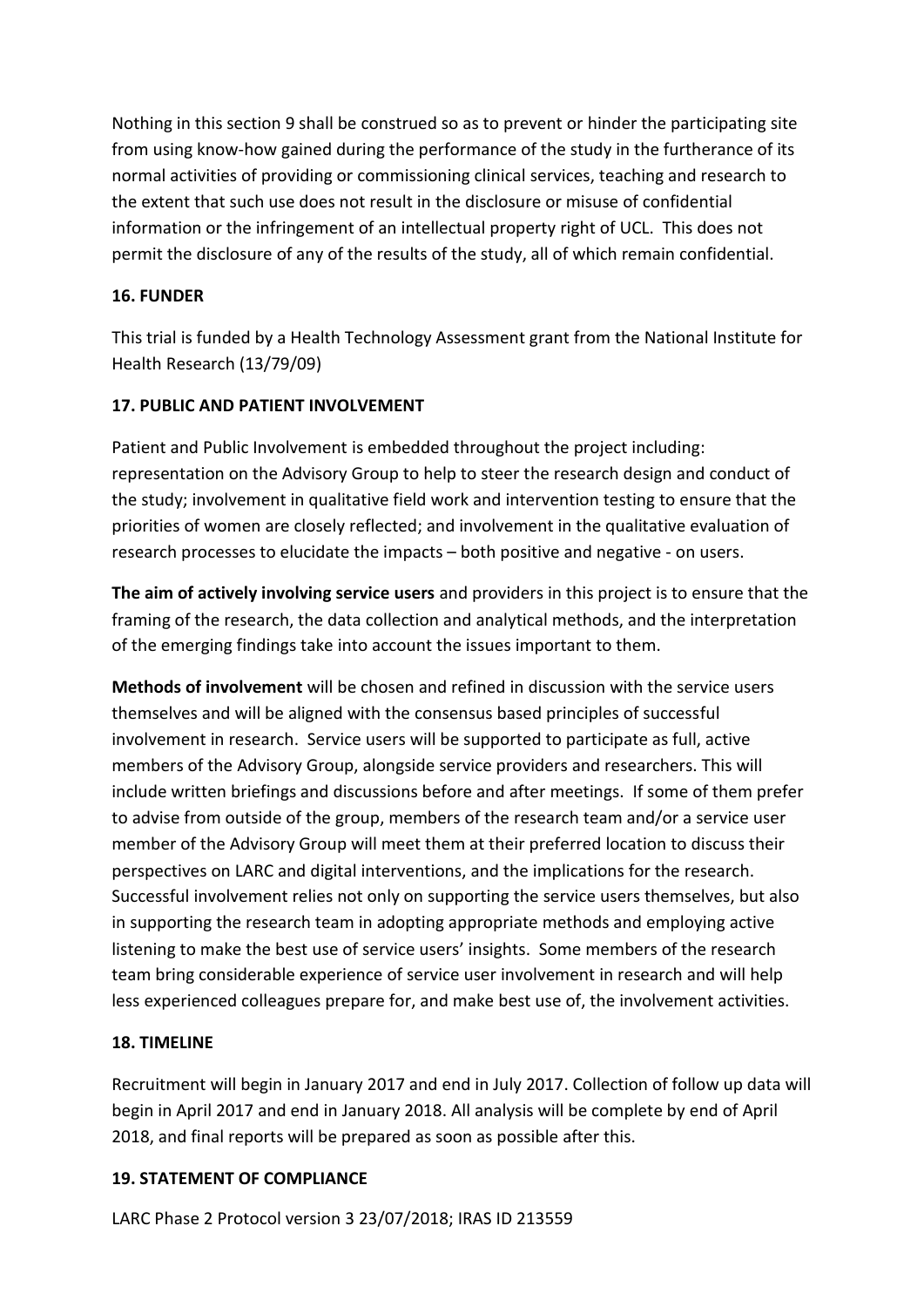The trial will be conducted in compliance with the approved protocol, the UK Regulations, EU GCP and the applicable regulatory requirement(s).

## <span id="page-37-0"></span>**20. PROJECT TIMETABLE AND MILESTONES**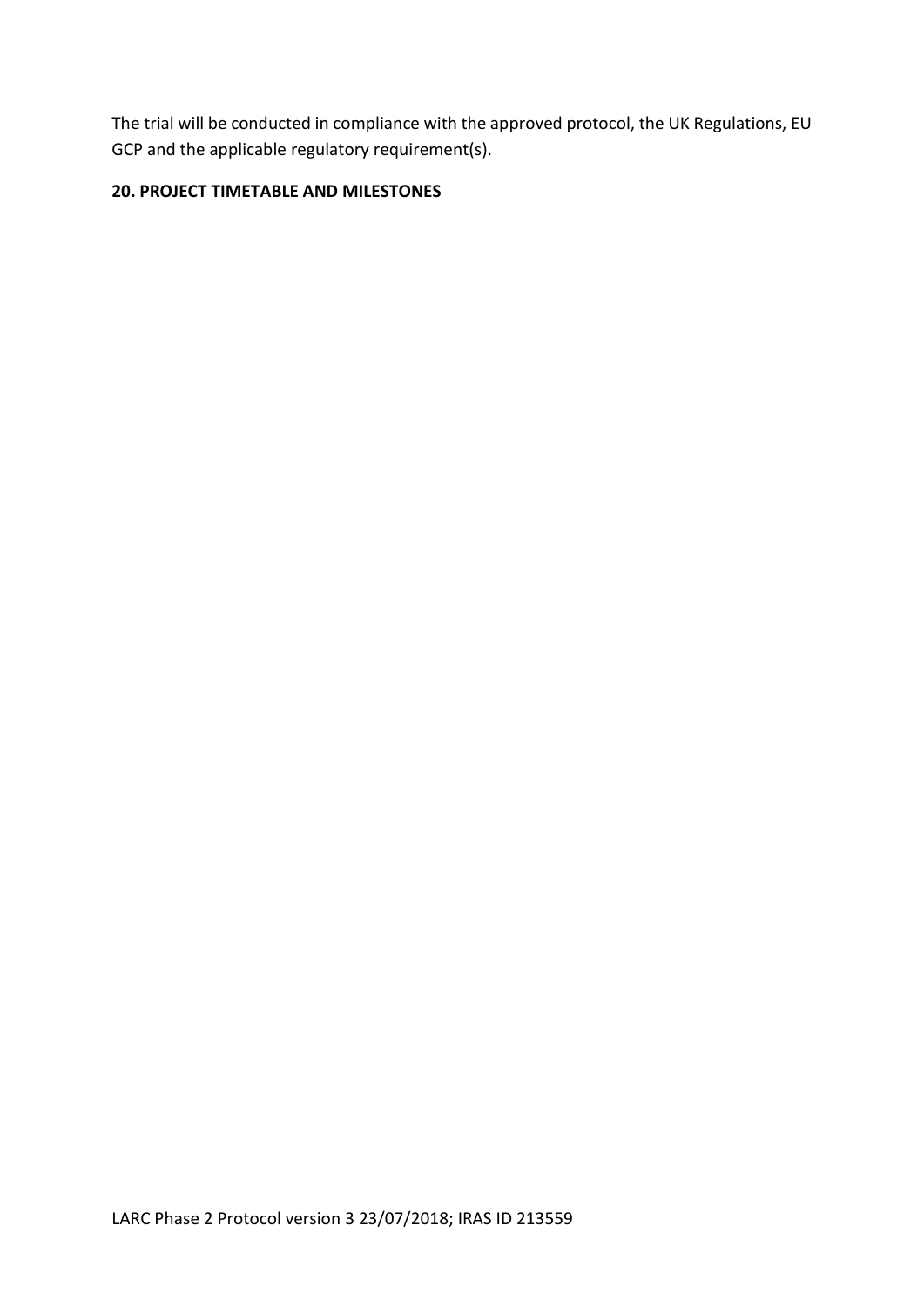# **Project Timetable**

| <b>Phase 2 Feasibility</b>                                                        | Month<br>$\mathbf{1}$ | <b>Month</b><br>$\overline{2}$ | Month<br>3 | Month<br>4 | Month<br>5 | Month<br>6 | Month<br>$\overline{\mathbf{z}}$ | Month<br>8 | Month<br>9 | Month<br>10 | Month<br>11 | Month<br>12  | Month<br>13  | <b>Month</b><br>14 | Month<br>15 |
|-----------------------------------------------------------------------------------|-----------------------|--------------------------------|------------|------------|------------|------------|----------------------------------|------------|------------|-------------|-------------|--------------|--------------|--------------------|-------------|
|                                                                                   |                       |                                |            |            |            |            |                                  |            |            |             |             |              |              |                    |             |
|                                                                                   | <b>Jul17</b>          | Aug17                          | Sep17      | Oct17      | Nov17      | Dec17      | Jan18                            | Feb18      | Mar18      | Apr18       | May18       | <b>Jun18</b> | <b>Jul18</b> | Aug18              | Sep18       |
| <b>Advisory Group Meeting</b>                                                     |                       |                                |            |            |            |            |                                  |            |            |             |             |              |              |                    |             |
| <b>Steering Committee Meeting</b>                                                 |                       |                                |            |            |            |            |                                  |            |            |             |             |              |              |                    |             |
| Feasibility trial recruitment (80<br>women in each setting)                       |                       |                                |            |            |            |            |                                  |            |            |             |             |              |              |                    |             |
| Online follow-up at 3 months<br>post-randomisation                                |                       |                                |            |            |            |            |                                  |            |            |             |             |              |              |                    |             |
| Online follow-up at 6 months<br>post-randomisation                                |                       |                                |            |            |            |            |                                  |            |            |             |             |              |              |                    |             |
| Process (qualitative)<br>evaluation                                               |                       |                                |            |            |            |            |                                  |            |            |             |             |              |              |                    |             |
| Analysis of qualitative and<br>quantitative date including<br>health<br>economics |                       |                                |            |            |            |            |                                  |            |            |             |             |              |              |                    |             |
| Dissemination of findings and<br>final report                                     |                       |                                |            |            |            |            |                                  |            |            |             |             |              |              |                    |             |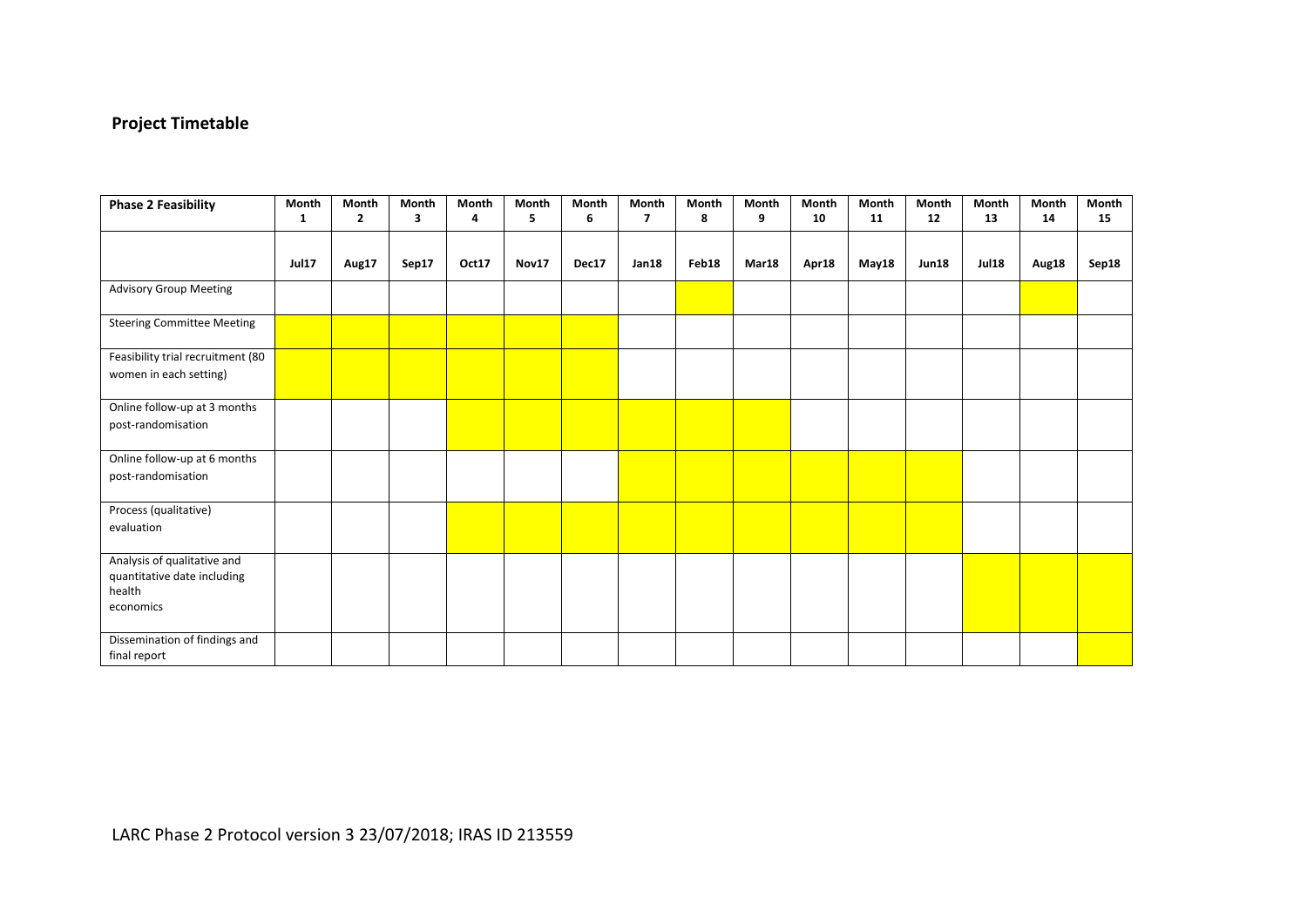#### <span id="page-39-0"></span>**21. REFERENCE LIST**

- 1. Armstrong, N., Donaldson, C. The economics of sexual health. Family Planning Association 2005.
- 2. Winner B, Peipert J. F, Zhao Q, Buckel C, Madden T, Allsworth J.E, Secura G.M. Effectiveness of Long-Acting Reversible Contraception. N Engl.J.Med 2012; 366: 1998-2007
- 3. NICE. Long-acting reversible contraception: the effective and appropriate use of long- acting reversible contraception. Clinical Guideline 30, 2005 (http//www.nice.org.uk/CG30)
- 4. NHS Contraceptive Services: England 2012/13 Community Contraceptive Clinics
- 5. Lopez LM, Tolley EE, Grimes DA, Chen M, Stockton LL. Theory-based interventions for contraception. Cochrane Database Syst Rev. 2013 Aug7;8: CD007249.
- 6. Halpern V, Lopez LM, Grimes DA, Stockton LL, Gallo MF. Strategies to improve adherence and acceptability of hormonal methods of contraception. Cochrane Database Syst Rev. 2013 Oct 26;10:CD004317
- 7. Arrowsmith ME, Aicken CR, Saxena S, Majeed A. Strategies for improving the acceptability and acceptance of the copper intrauterine device. Cochrane Database Syst Rev. 2012 Mar 14;3: CD008896.
- 8. Office for National Statistics, internet access quarterly update Q4 2013
- 9. McCarthy O, Carswell K, Murray E, Free C, Stevenson F, Bailey JV. What young people want from a sexual health website: design and development of 'Sexunzipped'. J Med Internet Res 2012;14 (5):e127.
- 10. Bailey JV, Murray E, Rait G, Mercer CH, Morris RW, Peacock R, Cassell JA, Nazareth I. Interactive computer-based interventions for sexual health promotion. Cochrane Database of Systematic Reviews 2010
- 11. Garbers, S. et al. Randomized controlled trial of a computer-based module to improve contraceptive method choice. Contraception 2012:86: 383-390
- 12. Garbers, S.et al. Tailored health messaging improves contraceptive continuation and adherence: results from a randomized controlled trial. Contraception 2011:86: 536- 542
- 13. Schwartz, EB. Et al. Computer-assisted provision of hormonal contraception in acute care settings. Contraception 2013:87: 242-250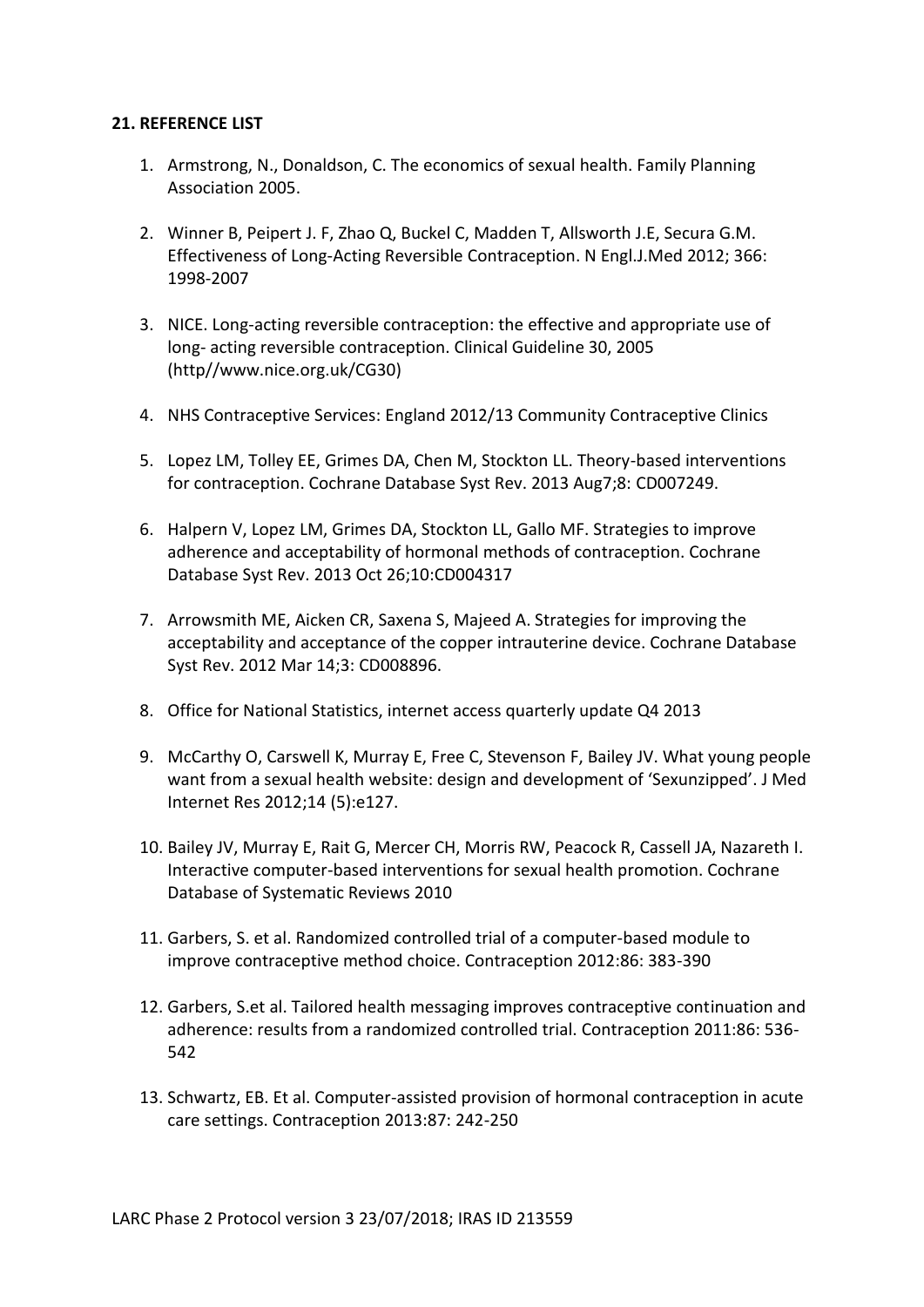- 14. Eleanor Bimla Schwarz, MD, MS1, Barbara Gerbert, PhD2, and Ralph Gonzales, MD, MSPH, Computer-assisted Provision of Emergency Contraception a Randomized Controlled Trial, J Gen Intern Med 23(6):794–9 DOI: 10.1007/s11606-008-0609-x
- 15. Telford R, Boote JD, Cooper CL (2004). What does it mean to involve consumers successfully in NHS Research? A consensus study. Health Expectations, 7, 209-220.
- 16. Glasier, A., Scorer, J., Bigrigg, A., (2008) Attitudes of women in Scotland to contraception: a qualitative study to explore the acceptability of long-acting methods. JFPRH. October 2008.
- 17. The Clare Bale Consultancy 2009, LARC Consumer Research Report, [http://www.askforlarc.nhs.uk](http://www.askforlarc.nhs.uk/)
- 18. Bailey JV, Webster R, Griffin M, Freemantle N, Hunter R, Rait G, Estcourt C, Anderson J, Gerressu M, Stephenson J, Michie S, Murray E. The Men's Safer Sex Trial: A feasibility randomised controlled trial of an interactive digital intervention to increase condom use in men. Digital Health 2016;2:1–12
- 19. Department of Health 2013, A Framework for sexual Health Improvement in England, [www.dh.gsi.gov.uk/mandate](http://www.dh.gsi.gov.uk/mandate)
- 20. Hannes K. Chapter 4: Critical appraisal of qualitative research. In: Noyes J, Booth A, Hannes K, Harden A, Harris J, Lewin S, Lockwood C editor(s). Supplementary Guidance for Inclusion of Qualitative Research in Cochrane Systematic Reviews of Interventions. Version 1 (updated August 2011). Available from [http://cqrmg.cochrane.org/supplemental-handbookguidance:](http://cqrmg.cochrane.org/supplemental-handbookguidance) Cochrane Collaboration Qualitative Methods Group, 2011.
- 21. Mauskopf JA, Sullivan SD, Annemans L, Caro J, Mullins CD, Nuijten M, Orlewska E, Watkins J, Trueman P. Principles of Good Practice for Budget Impact Analysis: Report of the ISPOR Task Force on Good Research Practices – Budget Impact Analysis. Value in Health 2007;10:336-47.